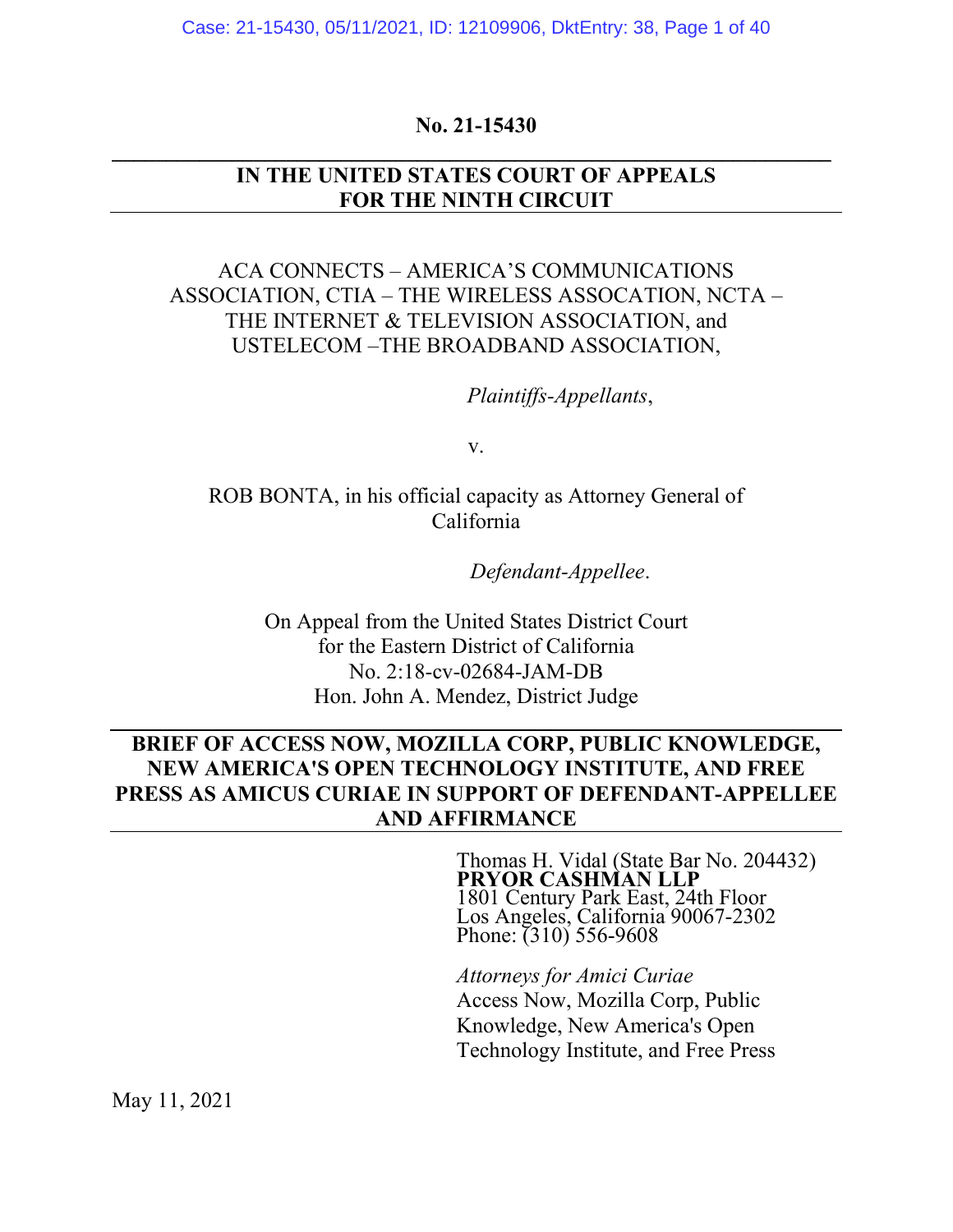# **TABLE OF CONTENTS**

# **Page**

| $\overline{I}$ .                 |                 |    |                                                                                                                                            |  |  |  |
|----------------------------------|-----------------|----|--------------------------------------------------------------------------------------------------------------------------------------------|--|--|--|
| II.                              |                 |    |                                                                                                                                            |  |  |  |
|                                  | A.              |    | The U.S. Chamber of Commerce misrepresents the level of broadband<br>investment, falsely claiming that investment decreased due to the net |  |  |  |
|                                  | <b>B.</b>       |    |                                                                                                                                            |  |  |  |
|                                  |                 | 1. |                                                                                                                                            |  |  |  |
|                                  |                 | 2. | ISPs, particularly mobile providers, further undermine net                                                                                 |  |  |  |
|                                  |                 | 3. |                                                                                                                                            |  |  |  |
|                                  | $\mathcal{C}$ . |    | ISP networks have not been as "resilient" during the pandemic as<br>.25                                                                    |  |  |  |
| III.                             |                 |    |                                                                                                                                            |  |  |  |
| <b>CERTIFICATE OF COMPLIANCE</b> |                 |    |                                                                                                                                            |  |  |  |

CERTIFICATE OF SERVICE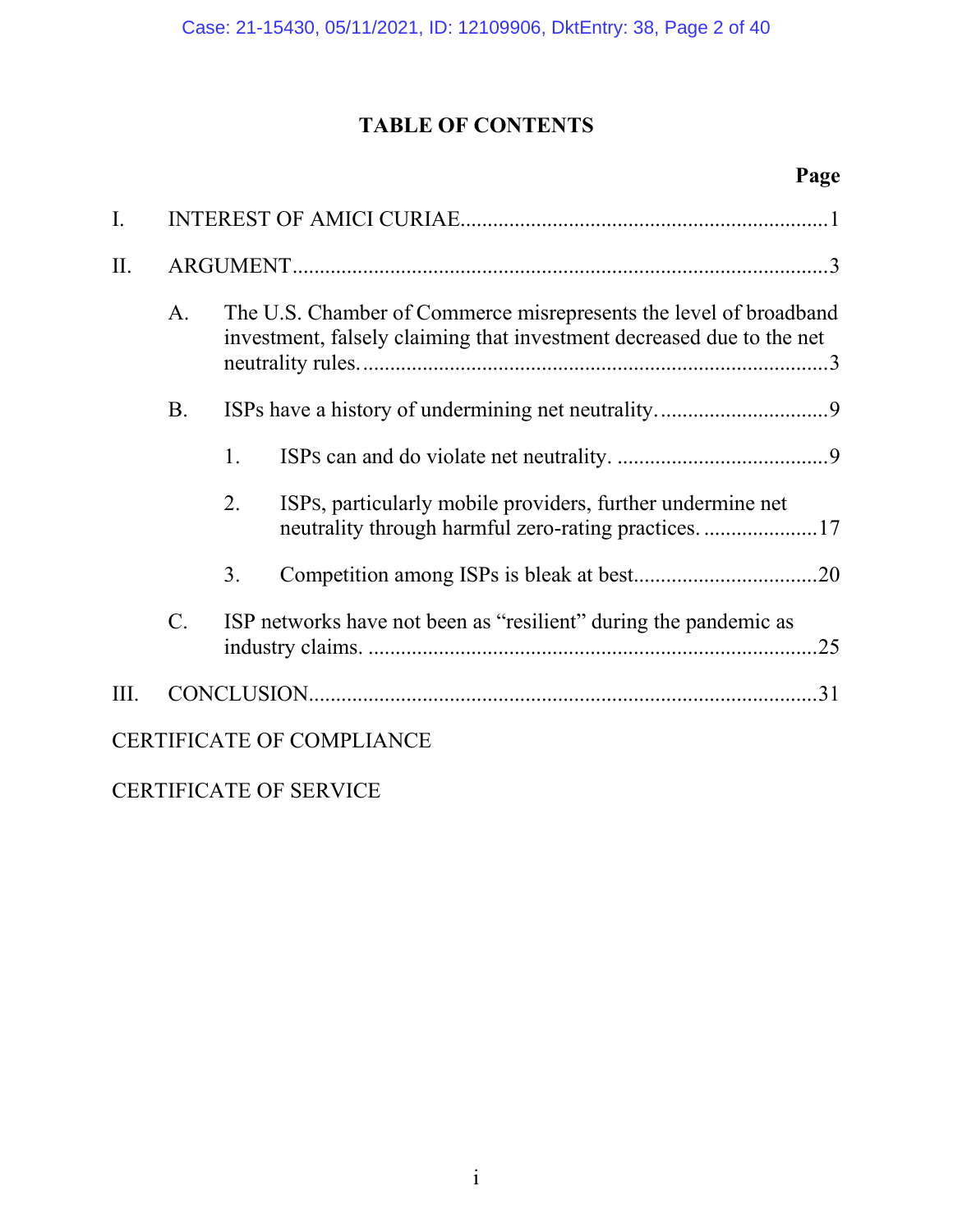# **TABLE OF AUTHORITIES**

# **Page(s)**

## **Cases**

| Comcast Corp. v. FCC,                                                                                                                          |  |  |  |  |  |
|------------------------------------------------------------------------------------------------------------------------------------------------|--|--|--|--|--|
| Madison River Communications, LLC, Consent Decree, 20 FCC Rcd 4295                                                                             |  |  |  |  |  |
| United States Telecom Ass'n v. FCC,                                                                                                            |  |  |  |  |  |
| Verizon Communications Inc. v. FCC,                                                                                                            |  |  |  |  |  |
| <b>Other Authorities</b>                                                                                                                       |  |  |  |  |  |
| Alissa Cooper, How Competition Drives Discrimination: an Analysis of<br>Broadband Traffic Management in the UK, TPRC (Aug. 2013),              |  |  |  |  |  |
| Amanda Hulpoch, US's Digital Divide 'Is Going to Kill People' as COVID-<br>19 Exposes Inequalities, Guardian (Apr. 13, 2020),                  |  |  |  |  |  |
| Appropriate Framework for Broadband Access to the Internet over Wireline<br>Facilities, Policy Statement, 20 FCC Rcd 14986 (Sept. 23, 2005),   |  |  |  |  |  |
| Appropriate Framework for Broadband Access to the Internet over Wireline<br>Facilities, Report and Order and Notice of Proposed Rulemaking, 20 |  |  |  |  |  |
| Appropriate Regulatory Treatment for Broadband Access to the Internet<br>Over Wireless Networks, Declaratory Ruling, 22 FCC Rcd 5901 (Mar.     |  |  |  |  |  |
| Austria Speed Performance, Speedtest.net (July 20, 2020),<br>.39                                                                               |  |  |  |  |  |
| Barbara van Schewick, Network Neutrality and Quality of Service, 67<br>Stanford L.Rev. 1 (2015), https://stanford.io/2SapBbe  19, 29, 30       |  |  |  |  |  |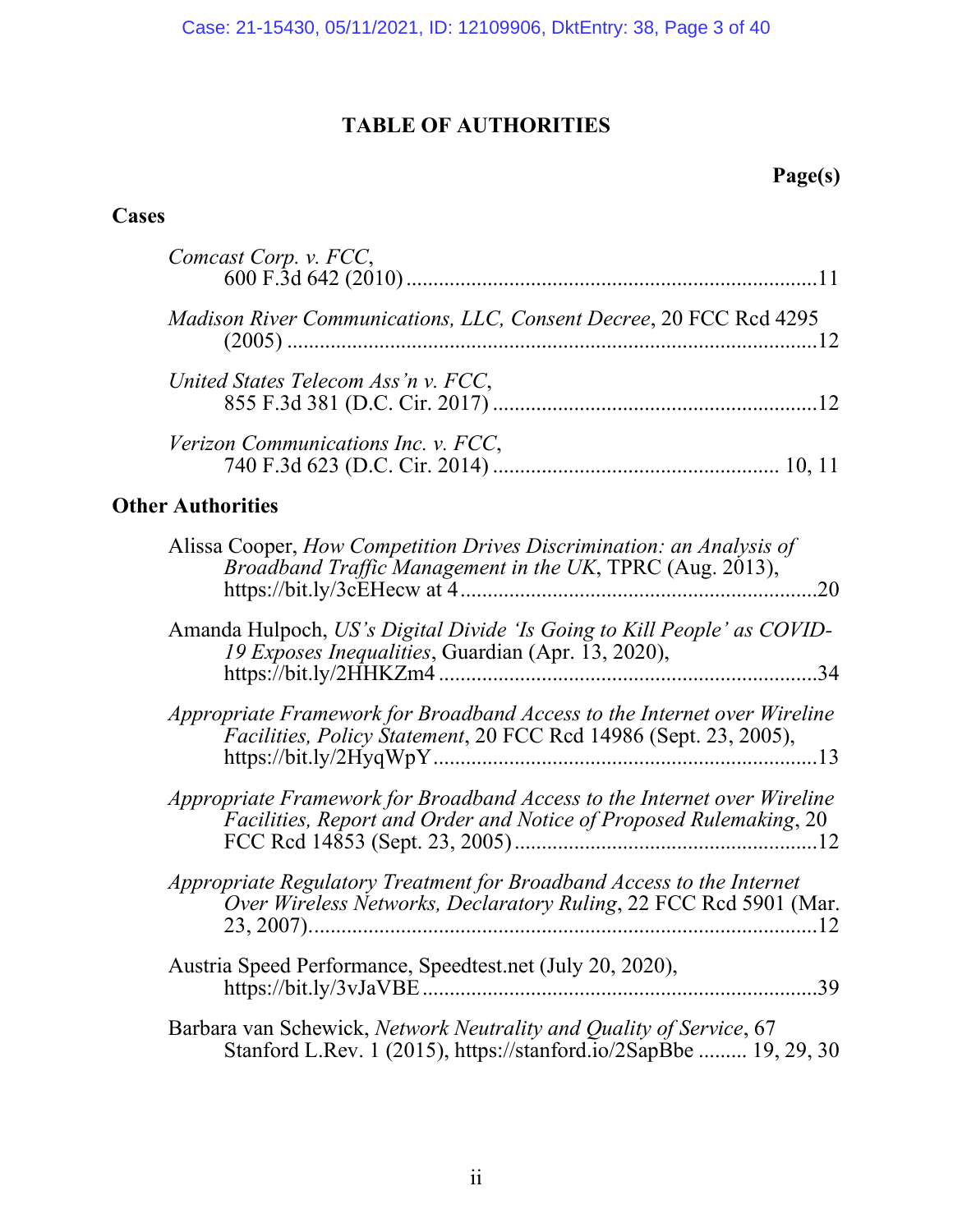| California Public Utilities Commission Decision 20-07-011, Decision<br>Adopting Wireless Provider Resiliency Strategies,                                                       |  |  |  |  |
|--------------------------------------------------------------------------------------------------------------------------------------------------------------------------------|--|--|--|--|
| Cecilia Kang, AT&T Faces Complaint over iPhone Facetime Blocking,<br>Wash. Post (Sept. 18, 2012), http://wapo.st/S5kq7u18                                                      |  |  |  |  |
| Colin Lecher, Verizon Throttled California Fire Department During<br><i>Wildfire Crisis</i> , Verge (Aug. 21, 2018), https://bit.ly/2S97G4z21                                  |  |  |  |  |
| Comments of AT&T Inc., Dkt. 10-133 (July 30, 2010),                                                                                                                            |  |  |  |  |
| Comments of Randall Stephenson, Chairman & CEO, AT&T Inc., at UBS<br>Global Media and Communications Conference (Dec. 8, 2015),                                                |  |  |  |  |
| Coronavirus Impact on Internet Use, Tech4i2 (Apr. 2020),<br>39                                                                                                                 |  |  |  |  |
| David Goldman, Verizon Blocks Google Wallet, CNN Money (Dec. 6,                                                                                                                |  |  |  |  |
| Decision Analyzing the California Telecommunications Market and<br>Directing Staff to Continue Data Gathering, Monitoring and<br>Reporting on the Market, CPUC (Dec. 8, 2016), |  |  |  |  |
| Deployment of Wireline Services Offering Advanced Telecommunications                                                                                                           |  |  |  |  |
| Doug Dawson, Will COVID-19 Traffic Kill the Internet?, POTs and PANs<br>Blog (Mar. 31, 2020), https://bit.ly/3n4HohW 36                                                        |  |  |  |  |
| Examination of the Local Telecommunications Networks and Related<br>Policies and Practices of AT&T California and Frontier California,                                         |  |  |  |  |
| Fangfan Li, et al., A Large Scale Differential Analysis of Deployed Traffic<br>Differentiation Practices, Assoc. Computer Machinery (2019),                                    |  |  |  |  |
|                                                                                                                                                                                |  |  |  |  |
| <i>Fixed Coverage Updates as of YE2018</i> , FCC, https://bit.ly/33fLcW1 at 227                                                                                                |  |  |  |  |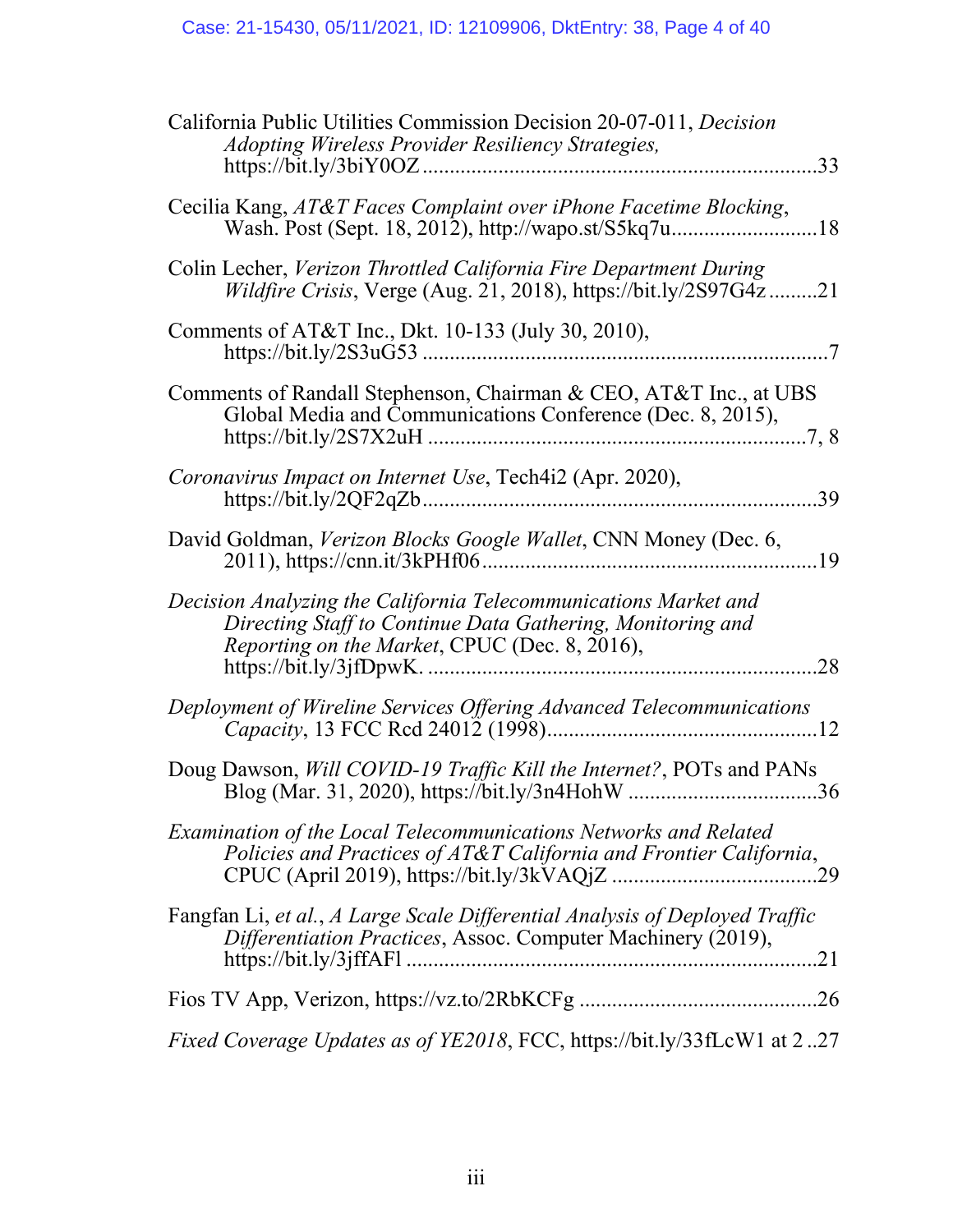| Formal Complaint of Free Press and Public Knowledge Against Comcast,<br>Memorandum Opinion and Order, 23 FCC Rcd 13028 (2008),                  |
|-------------------------------------------------------------------------------------------------------------------------------------------------|
| Free Press Broadband Deployment Comments, Dkt. No. 20-269 (Sept. 18,                                                                            |
| Jake Swearingen, How Time Warner Cable Broke Its Promise and Kept<br>Your High-Speed Internet Slow, N.Y. Mag. (Feb. 7, 2017),                   |
| Jon Brodkin, Ajit Pai Promised Faster Broadband Expansion—Comcast Cut<br>Spending Instead, Ars Technica (Jan. 28, 2020),                        |
| Jon Brodkin, AT&T Lies about Calif. Net Neutrality Law, Claiming It Bans<br>"Free Data, " Ars Technica (Mar. 18, 2021), https://bit.ly/3vXwNJE  |
| Jon Brodkin, AT&T Slashed Billions from Network Spending, Cut Tens of<br>Thousands of Jobs, Ars Technica (Jan. 30, 2020),                       |
| Jon Brodkin, Comcast Deleted Net Neutrality Pledge the Same Day FCC<br>Announced Repeal, Ars Technica (Nov. 29, 2017),                          |
| Jon Brodkin, When Slow Downloads Hit an App Developer, only Comcast                                                                             |
| Jonathan Sallet, <i>Broadband for America's Future</i> , Benton Fdn. (Oct. 2019),                                                               |
| Kelsey Campbell-Dollaghan, Netflix Agrees to Pay Comcast for Access to its<br>Broadband Network, Gizmodo (Feb. 23, 2014),                       |
|                                                                                                                                                 |
| Nick Statt, Verizon Wireless Wades Right Back Into the Net Neutrality<br>Debate with Fios Deal, Verge (Mar. 9, 2017), https://bit.ly/3f5ahrn.25 |
| Our Commitment to Broadband Consumers, Verizon,                                                                                                 |
| Patrick Brogan, U.S. Broadband Investment Continued Upswing in 2018,<br>USTelecom (July 31, 2019), https://bit.ly/2G3ZOid at 3 4                |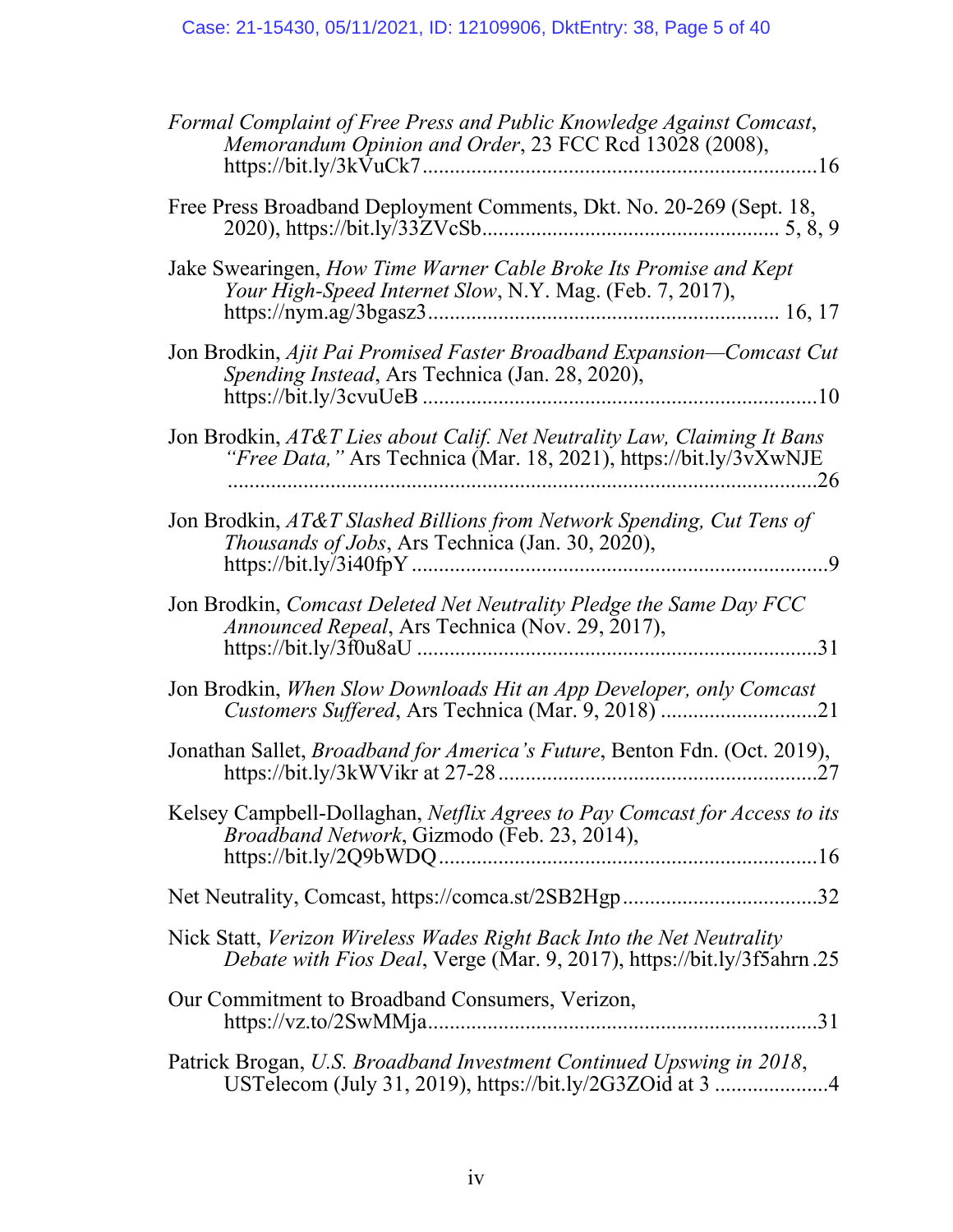| Policy Review of Mobile Broadband Operators' Sponsored Data Offerings<br>for Zero-rated Content and Services, FCC (2017),                                                               |
|-----------------------------------------------------------------------------------------------------------------------------------------------------------------------------------------|
| Preserving the Open Internet, Report and Order, 25 FCC Rcd 17905 (Dec.                                                                                                                  |
| Press Release, A.G. Underwood Announces Record \$174.2 Million<br>Consumer Fraud Settlement with charter for Defrauding Internet<br>Subscribers, N.Y. Attorney General (Dec. 18, 2018), |
| Press Release, BEREC Report on the Status of Internet Connectivity in<br>Light of COVID-19 Crisis, BEREC (Mar. 30, 2020),                                                               |
| Protecting and Promoting the Open Internet, Report and Order on Remand,<br>Declaratory Ruling, and Order, 30 FCC Rcd 5601 (Mar. 12, 2015)6,<br>11                                       |
| Randall Stephenson, Chairman & CEO, AT&T Inc., at UBS Global Media<br>and Communications Conference (Dec. 8, 2015),                                                                     |
| Regulation (EU) 2015/2120 incorporated into EEA agreement, EFTA<br>https://bit.ly/3o3ZS3g; Telecommunications Act (Canada), 1993, c.                                                    |
| Research Note, Netherlands Zero-Rating, Rewheel (Feb. 6, 2015),<br>23                                                                                                                   |
| Restoring Internet Freedom, Declaratory Ruling, Report and Order, and<br><i>Order</i> , 33 FCC Rcd 311 (Jan. 4, 2018), https://bit.ly/3ibU4jG15                                         |
| Ryan Singel, Verizon Ban on 4G Tethering Apps Violates Openness Rule,<br>Complaint Alleges, Wired (June 6, 2011), https://bit.ly/34bAi2v. 18                                            |
| Sascha Meinrath, The Coronavirus Pandemic Is Breaking the Internet, The                                                                                                                 |
| Switzerland Speed Performance, Speedtest.net (July 20, 2020),                                                                                                                           |
| Thomas Lohninger, et al., The Net Neutrality Situation in the EU,<br>Epicenter.works (Jan. 29, 2019), https://bit.ly/34bCbMD at 3023                                                    |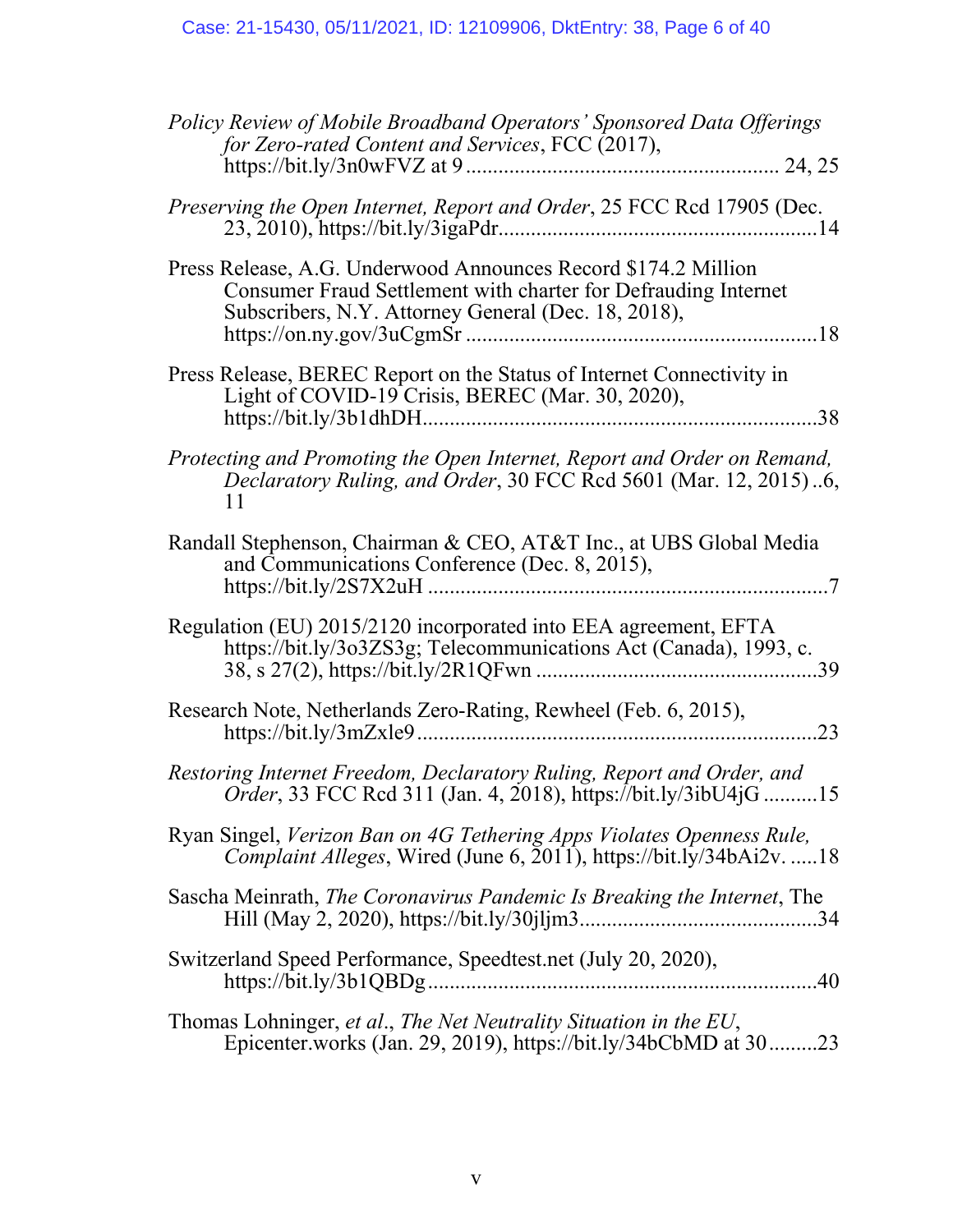| Tony Romm, AT&T Says It Supports Net Neutrality – But It's Staying Quiet<br>on Whether It Could Charge More for Faster Access, Vox Recode<br>.30            |
|-------------------------------------------------------------------------------------------------------------------------------------------------------------|
| Tweet by Thierry Breton, Twitter (Mar. 18, 2020), https://bit.ly/3n1bvXJ37                                                                                  |
| Tyler Cooper, Internet Speed Analysis: Rural, Top 200 Cities April 26th-<br><i>May 2nd</i> , BroadbandNow (Dec. 16, 2020), https://bit.ly/3trdgQ9 35,<br>36 |
| Tyler Cooper, Internet Speed Analysis: Top 200 Cities, March 15th - 21st,<br>BroadbandNow (Mar. 25, 2020), https://bit.ly/2Sgh8Tz35                         |
| Tyler Hersko, AT&T Ignores Net Neutrality: HBO Max Won't Hit Data<br>Caps but Competing Streamers Will, IndieWire (June 4, 2020),<br>25                     |
| United States Speed Performance, Speedtest.net (July 20, 2020),<br>40                                                                                       |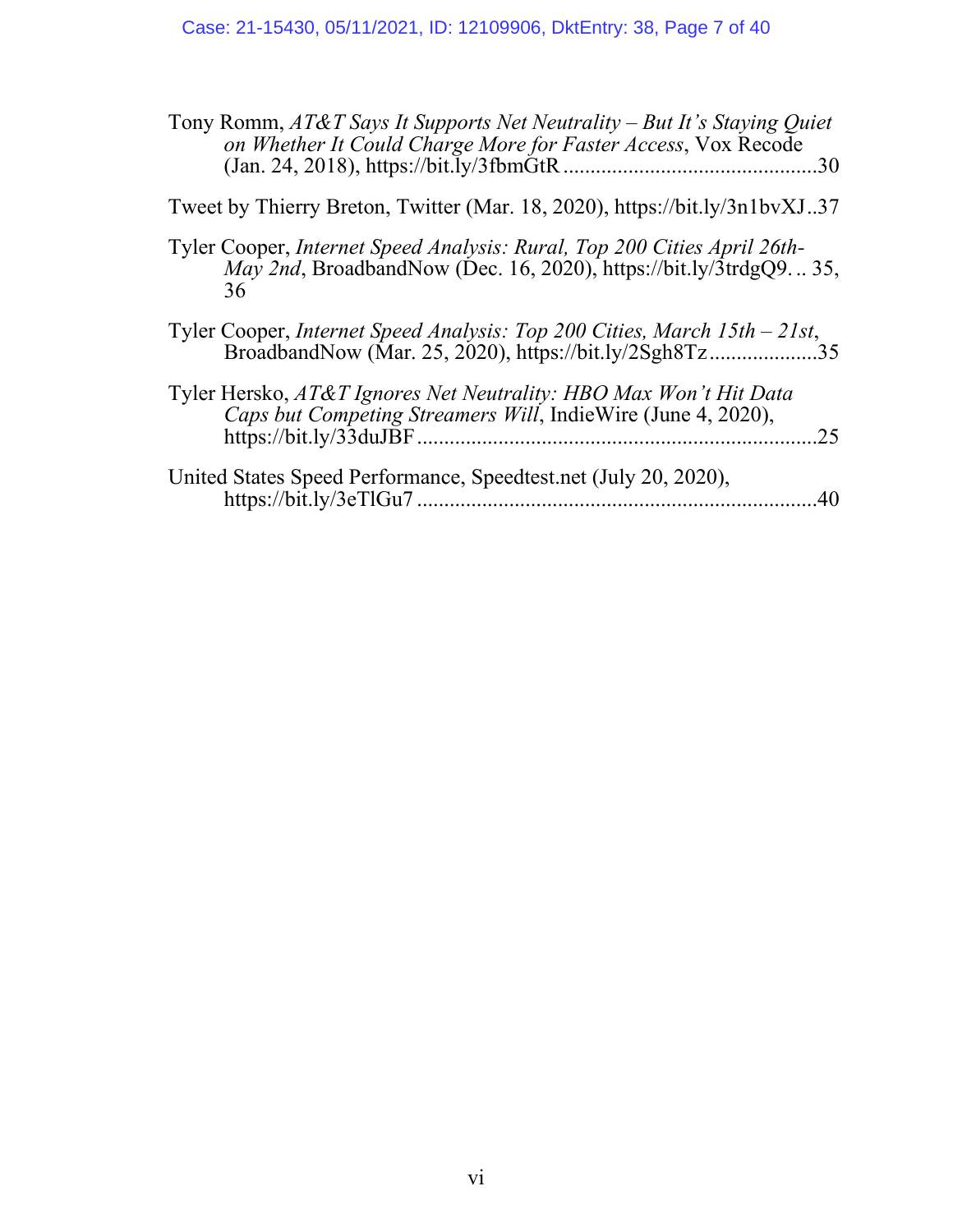### <span id="page-7-0"></span>**I. INTEREST OF AMICI CURIAE<sup>1</sup>**

Amici curiae are non-profit advocacy organizations and online companies that have for many years supported strong net neutrality protections to ensure consumers can access an internet free from undue influence from their internet service provider. Amici curiae thus have an established interest in the outcome and potential ramifications of this proceeding, and believe that their perspective will provide a fuller view of the stakes of this case. Listed in alphabetical order, these groups are the following:

**Access Now** is an international civil society organization registered as a 501(c)(3) non-profit in the United States of America, and focuses on defending and extending the digital rights of users at risk around the world. Access Now filed comments in both the 2015 and 2017 net neutrality proceedings at the Federal Communications Commission supporting strong rules, and relies on an open internet to reach its audience.

Free Press is a 501(c)(3) non-profit organization focused on equitable access to technology, diverse and independent ownership of media, and journalism that serves local communities. Free Press also filed comments in the 2015 and

<sup>&</sup>lt;sup>1</sup> No party's counsel authored this brief in whole or in part, and no person other than amici, their members, and their counsel contributed money intended to fund the preparation or submission of this brief. The parties have consented to its filing.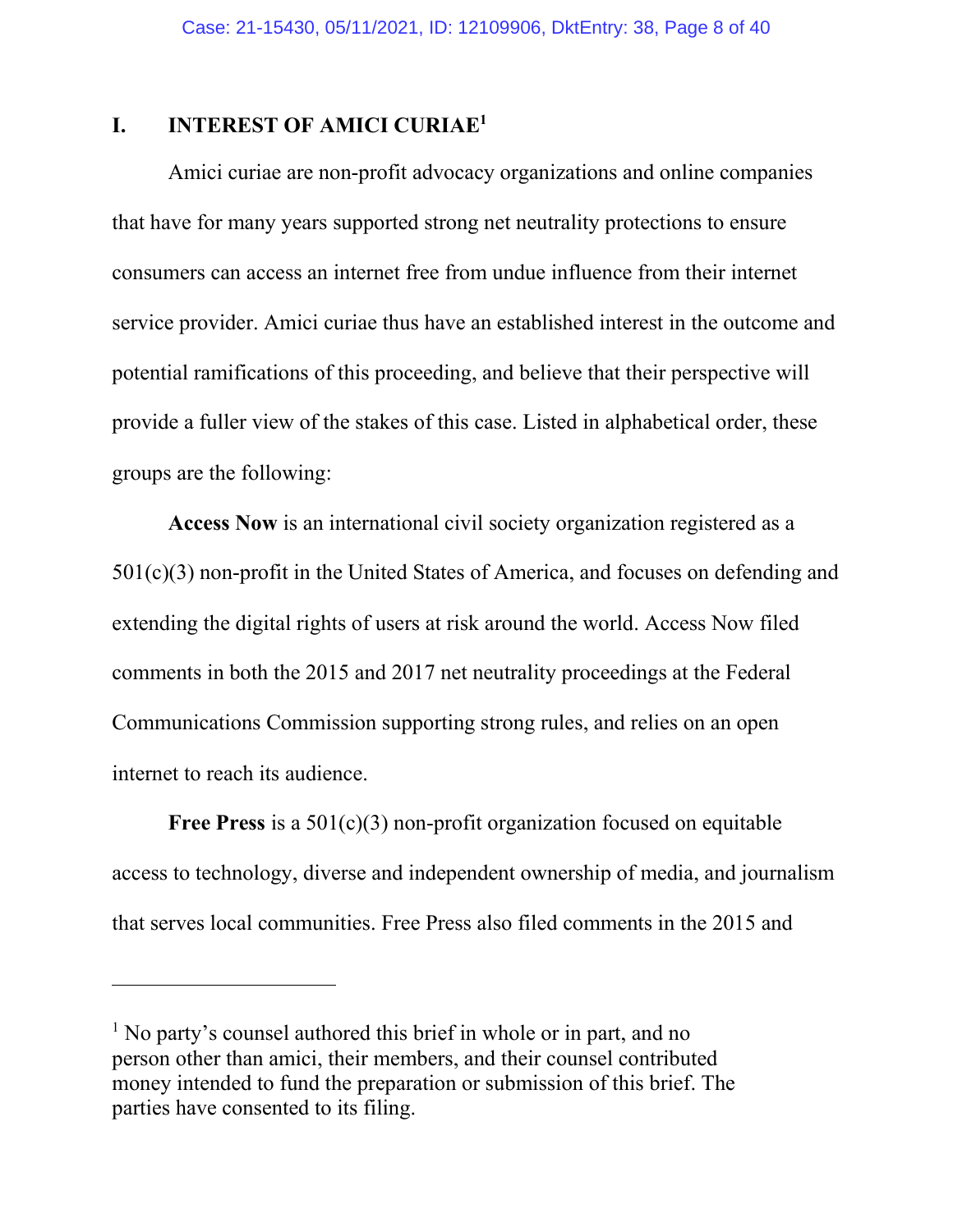#### Case: 21-15430, 05/11/2021, ID: 12109906, DktEntry: 38, Page 9 of 40

2017 net neutrality proceedings (and earlier ones as well) at the Federal Communications Commission, supporting the strong rules adopted in 2015 and opposing their elimination in 2017.

**Mozilla Corporation** has been an advocate for the internet for over a decade. Its mission is guided by the Mozilla Manifesto, a set of principles recognizing that, among other things, the Internet must remain open and accessible. Today, hundreds of millions of people worldwide use Mozilla Firefox to discover and experience the web on computers, tablets, and mobile phones.

**New America's Open Technology Institute** ("OTI") is a 501(c)(3) nonprofit organization in the United States. OTI is a program within New America, a foundation dedicated to the renewal of American politics and prosperity in the Digital Age. OTI strongly supports net neutrality and broadband deployment and strongly opposed the FCC's decision to eliminate net neutrality rules in 2017.

**Public Knowledge** ("PK") is a 501(c)(3) non-profit organization that advocates for technology policy that serves the public interest. PK advocates before Congress, the courts, the Federal Communications Commission, and other governmental entities. PK works to uphold and protect consumers' rights, including net neutrality.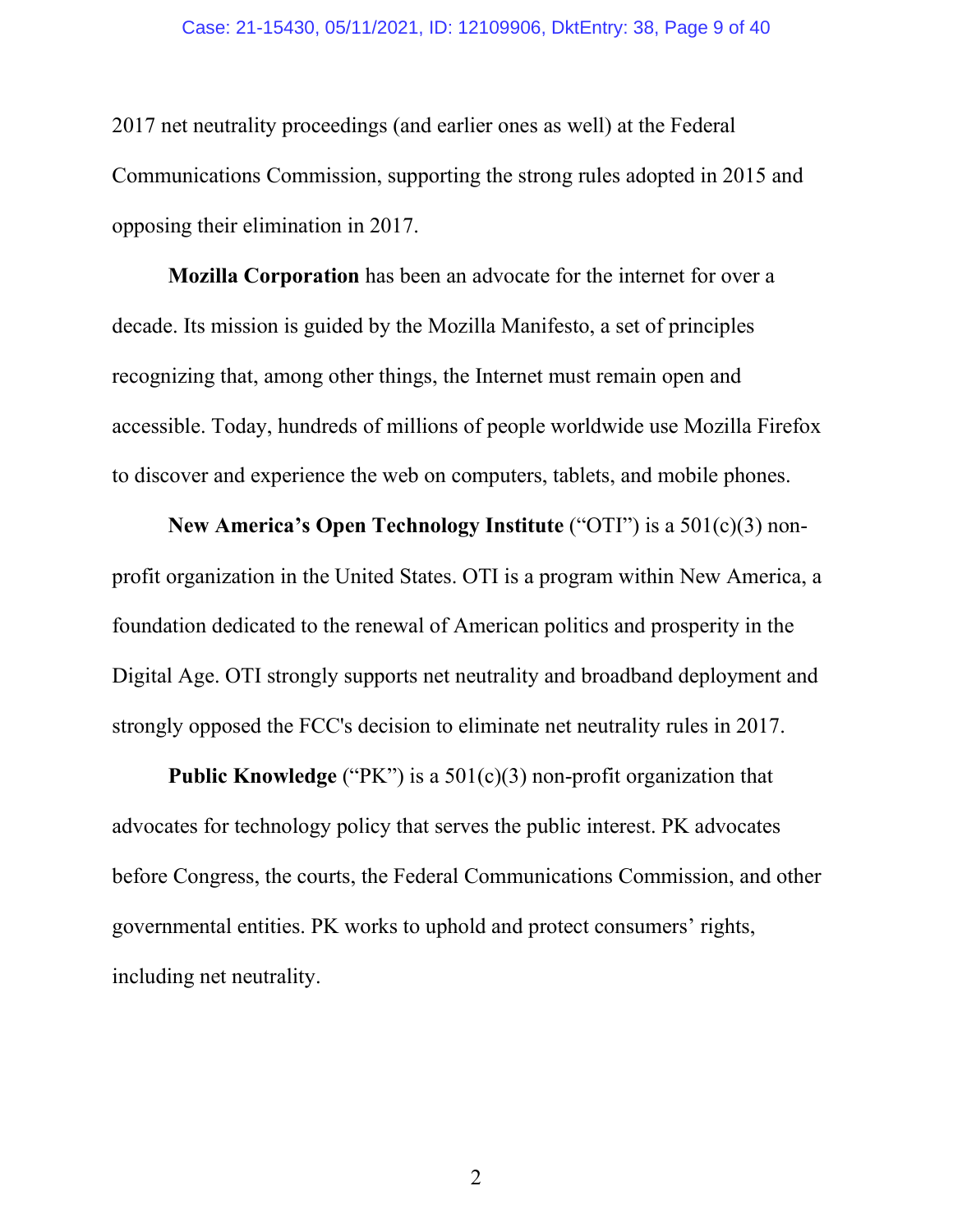### <span id="page-9-1"></span><span id="page-9-0"></span>**II. ARGUMENT**

### **A. The U.S. Chamber of Commerce misrepresents the level of broadband investment, falsely claiming that investment decreased due to the net neutrality rules.**

Internet service providers ("ISPs") and their amici like the U.S. Chamber of Commerce ("Chamber") claim, falsely, that industry investment declined in 2015 and 2016, when the FCC's strong net neutrality rules were in place. They also claim, falsely, that investment rebounded in 2017 and 2018, when the Federal Communications Commission ("FCC") eliminated those rules. Yet it is evident from these ISPs' own SEC disclosures, and from deployment reports filed on FCC Form 477, that just the reverse is true: when the rules were in place, there was instead an overall increase in aggregate broadband capital expenditures and deployment (in urban and rural areas alike) by the publicly traded ISPs that report these numbers. Since the rules' elimination, aggregate broadband investment has decreased. That is not to say that the rules caused increased investment, or that their elimination caused a decrease; yet the numbers belie the Chamber's claims about the direction of any change in investment when these rules were operative.

To begin with, a comparison of aggregate investment totals from year to year is not as informative as the Chamber pretends. Aggregate investment is a blunt metric that obscures variations between individual firms. Yet the picture is clear, no matter how the Chamber's brief attempts to cloud it with incomplete data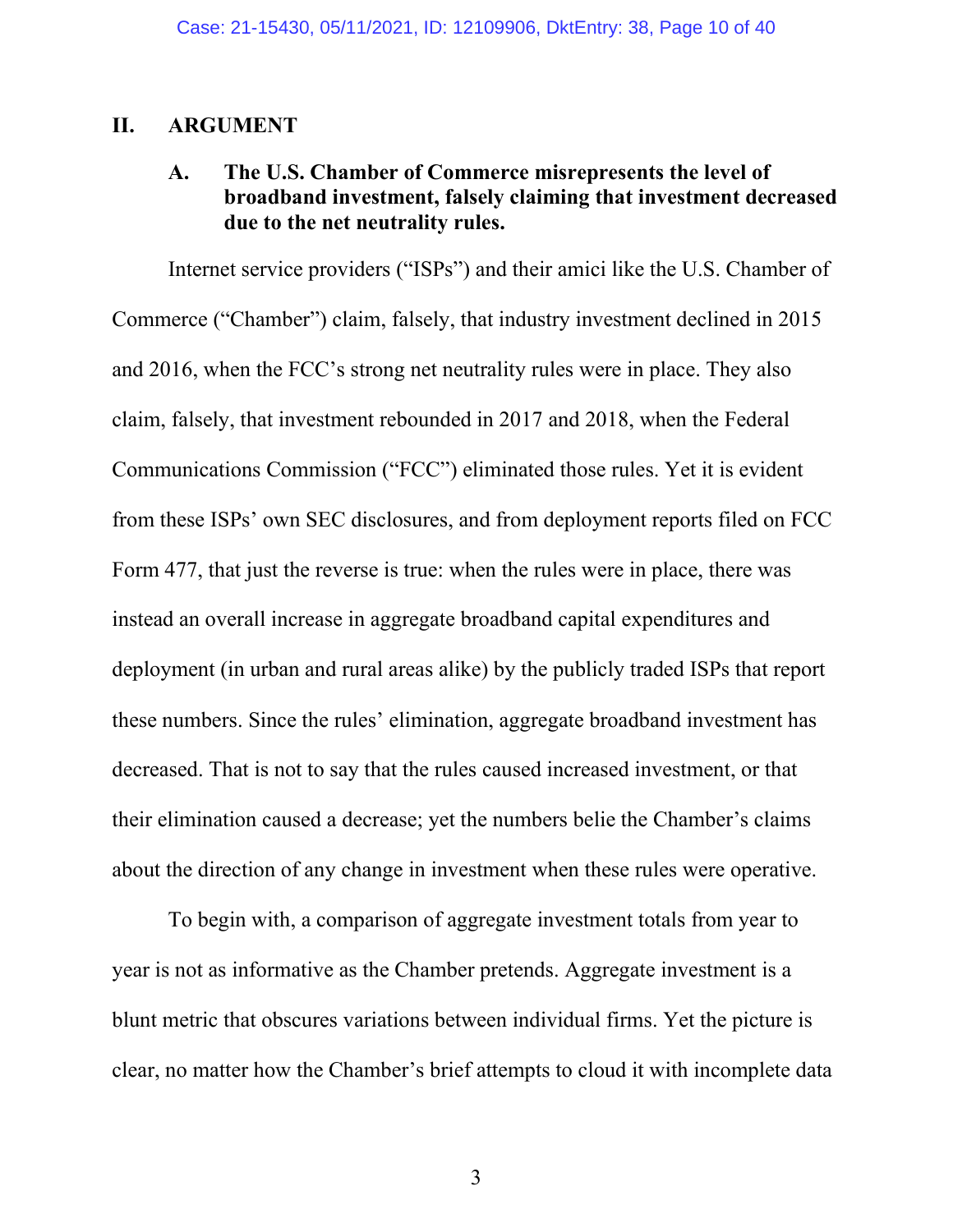#### Case: 21-15430, 05/11/2021, ID: 12109906, DktEntry: 38, Page 11 of 40

derived solely from ISPs' lobbying arm. The Chamber claims, for example, that "[i]nvestment began to decline, however, in 2015, . . . [b]ut capital expenditures began to increase again with both the expectation and issuance of the 2018 [Restoring Internet Freedom] Order." Chamber Br. at 9-10. Yet each of the citations here, to a few different FCC record comments allegedly supporting this proposition, lead back to a single source: USTelecom, a plaintiff in this case.

Honest assessment of aggregate broadband investment before and after the elimination of the FCC's rules requires escaping the Chamber's hall of mirrors, where a single plaintiff's distorted claims about broadband investment are misleadingly made to look like several different commenters all supporting each other's analyses. And as looking below the surface at USTelecom's reports reveals, the lobbying association "collects capital expenditures data . . . in order to approximate an industry aggregate" but "does not adjust for inflation." *See* Patrick Brogan, *U.S. Broadband Investment Continued Upswing in 2018*, USTelecom (July 31, 2019), https://bit.ly/2G3ZOid at 3 (emphasis added).

Amicus Free Press has conducted its own analysis of broadband investment before and after the FCC's elimination of its net neutrality rules; but unlike USTelecom, Free Press used only publicly-reported data, adjusted for inflation, and showed the numbers that make up the aggregate rather than obscuring them behind a series of poorly explained "approximat[ions]." As data through 2019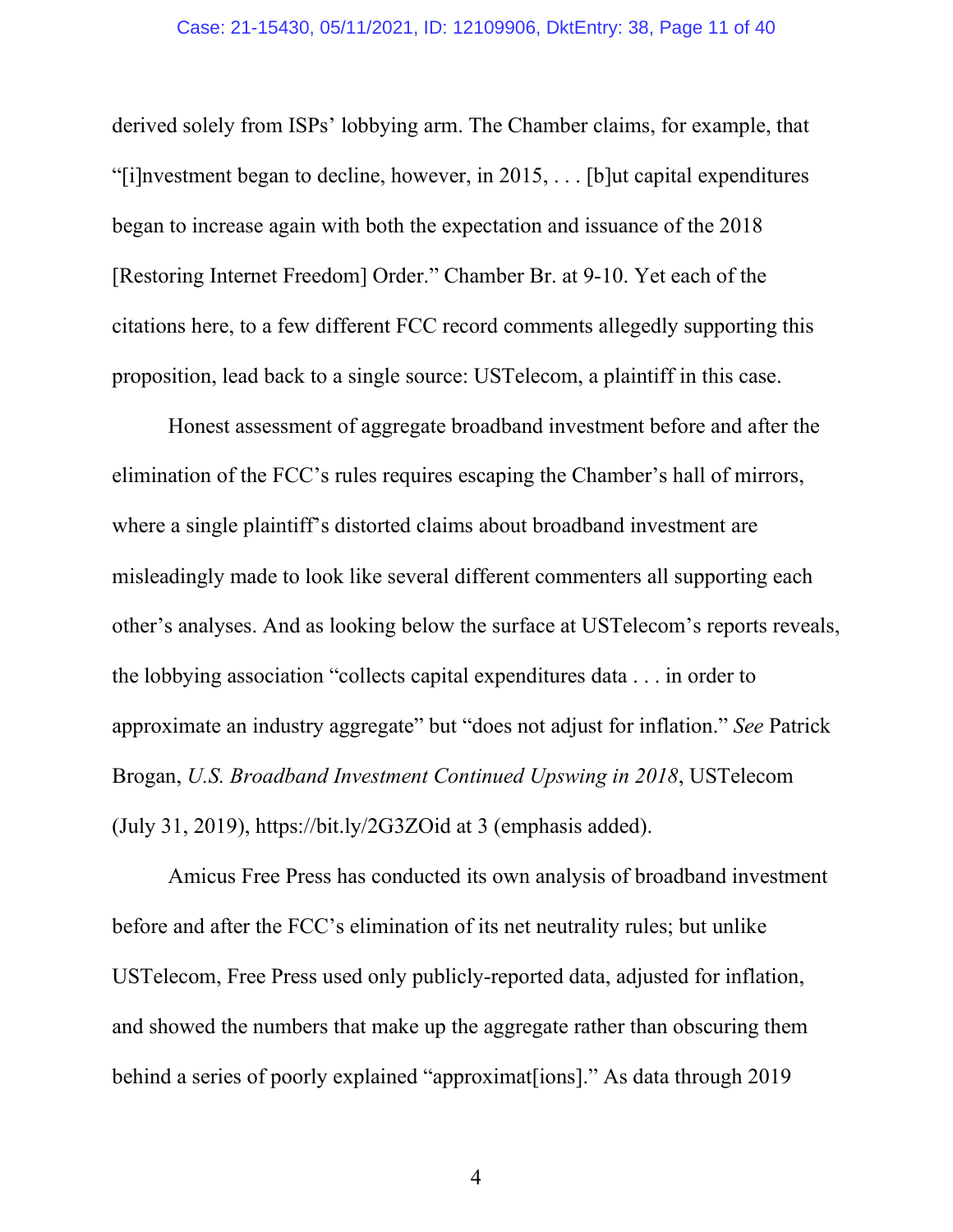#### Case: 21-15430, 05/11/2021, ID: 12109906, DktEntry: 38, Page 12 of 40

demonstrates, aggregate investment by publicly-traded broadband providers increased sharply in the two-year period 2015-2016 with the FCC's rules in place, when compared to the prior two-year period. *See, e.g*., Free Press Broadband Deployment Comments, Dkt. No. 20-269 (Sept. 18, 2020), https://bit.ly/33ZVcSb at 50, Fig. 17 ("Free Press Comments"). On an inflation-adjusted basis, aggregate investment in 2017 by these firms did not even match their total in 2015, when the FCC's strong net neutrality rules went into effect. *Id*. And aggregate broadband investment has dropped every year since 2017, with the 2019 total more than \$2 billion below 2016's total. *Id*.

Looking at individual ISP investment decisions and expenditures during these time periods is even more informative than looking at the aggregate figure, however, because the aggregate can be skewed by changes at a single large firm. The investment decisions, cycles, and strategies employed by individual firms likewise show an industry experiencing significant growth in 2015 and 2016, with the FCC's strong net neutrality rules in place: the majority of publicly traded broadband providers reported investment increases after the 2015 Open Internet Order issued (*Protecting and Promoting the Open Internet, Report and Order on Remand, Declaratory Ruling, and Order*, 30 FCC Rcd 5601 (Mar. 12, 2015) ("2015 Open Internet Order")).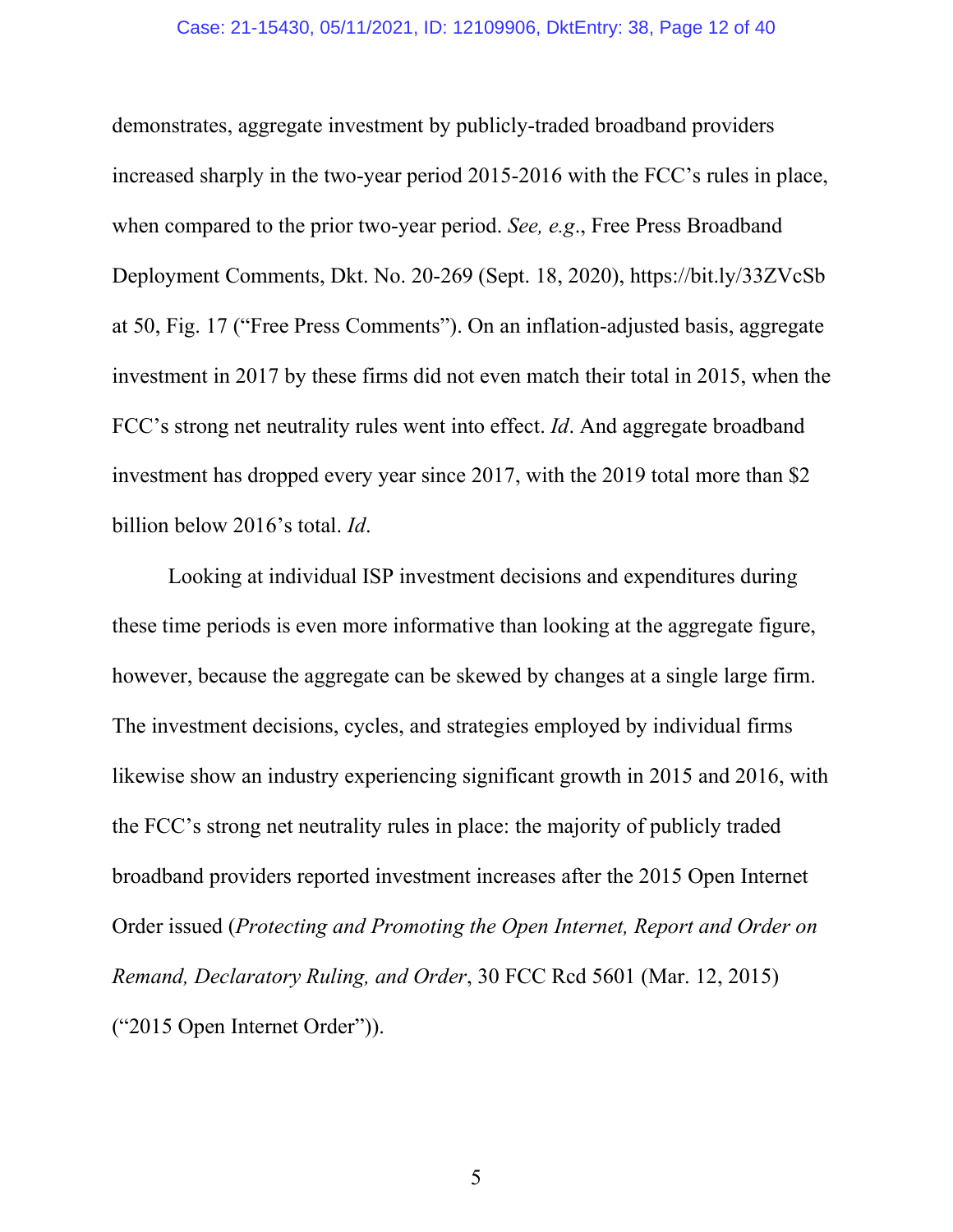As the data in Free Press's latest report shows, there were declines reported by some individual providers in 2015 and 2016, such as AT&T; but these are clearly attributed to investment decisions made far in advance, in no way related to the FCC net neutrality rules' adoption or their elimination, and in accordance with the typically cyclical nature of capital investments in this industry. As AT&T itself told the FCC years before this particular proceeding, "there is no reason to expect capital expenditures to increase by the same amount year after year. Capital expenditures tend to be 'lumpy.'. . . Minor variations from year to year thus should not be surprising[.]" Comments of AT&T Inc., Dkt. 10-133 (July 30, 2010), https://bit.ly/2S3uG53 at 34.

Thus, the reason that AT&T spent less in 2015 than it did in 2014 had nothing to do with the FCC's net neutrality decisions: it had everything to do with the fact that AT&T finished a long-planned upgrade ahead of schedule in 2014. Comments of Randall Stephenson, Chairman & CEO, AT&T Inc., at UBS Global Media and Communications Conference (Dec. 8, 2015), https://bit.ly/2S7X2uH ("Stephenson Comments"). AT&T's rebound in 2016—with the net neutrality rules still in place—is attributable in large part to a merger condition imposed on its DIRECTV acquisition in 2015, in which AT&T promised to increase its fiber deployment in exchange for approval of that transaction. Yet AT&T's investment totals decreased every year under FCC Chairman Ajit Pai, and every year since the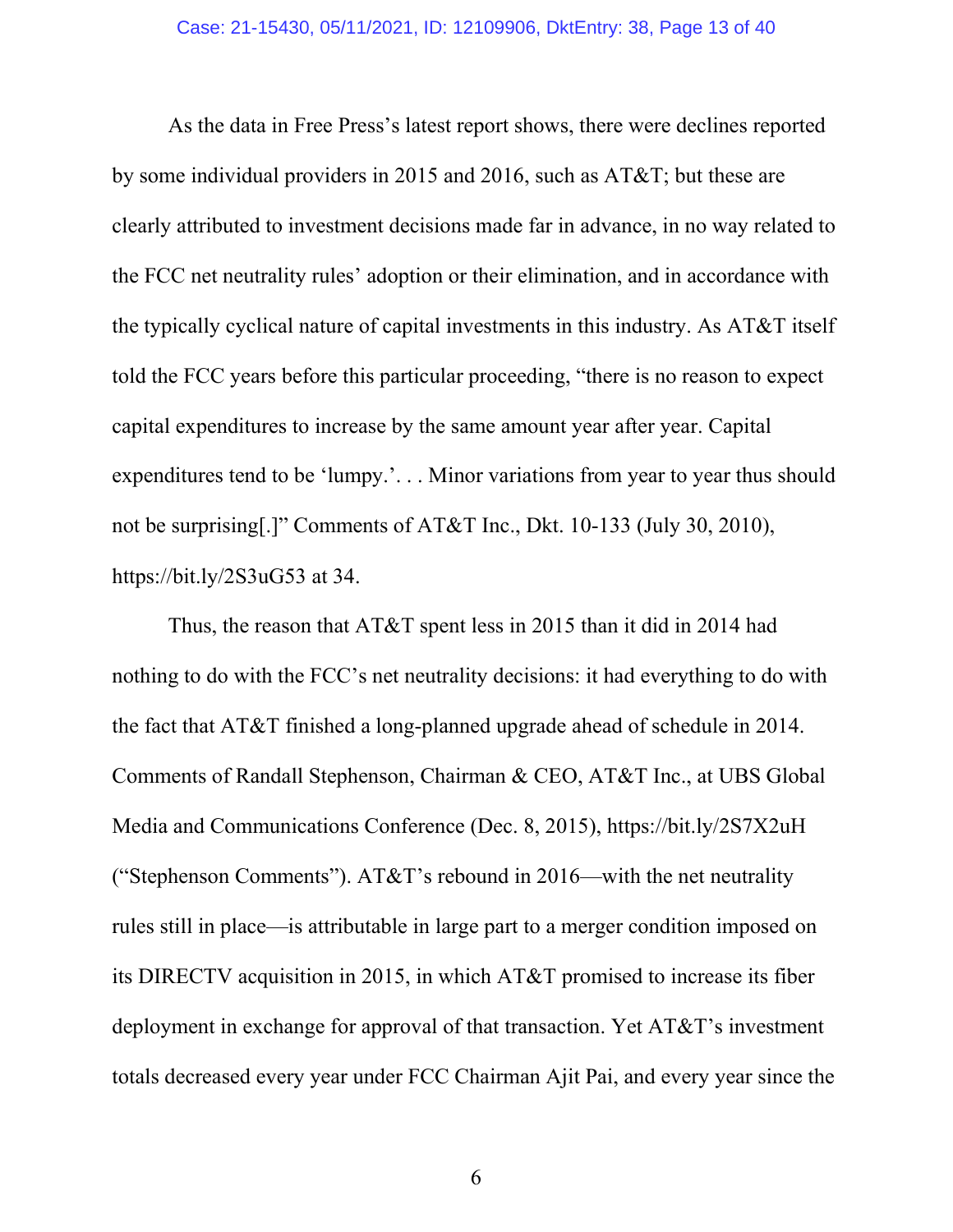#### Case: 21-15430, 05/11/2021, ID: 12109906, DktEntry: 38, Page 14 of 40

elimination of the rules, with no promise to continue deploying fiber now that the company has met that merger obligation. Free Press Comments at 34-35.

The upward trajectory for broadband when strong net neutrality rules were in place is plainly reflected in data measuring broadband speeds and deployment as well. ISPs' own reports on FCC Form 477 data show a steady increase in the number of people in the U.S. reportedly served by fixed residential broadband from 2014-2017, seemingly unaffected by the phantasmal investment declines or spikes that these ISPs and their amici conjure for this Court. There were no such declines at all, let alone any traceable to FCC regulation decisions. In the two years while strong net neutrality rules were in place, the average maximum available downstream speed for terrestrial home broadband in areas where broadband is deployed, according to FCC data, increased by 150 percent. These and other performance metrics are far more informative than raw dollars of expenditures, because, as AT&T's Randall Stephenson bragged in 2015, deploying fiber and other upgrades "continues to get cheaper," allowing providers to spend less even as they offer significant increases in capacity and speeds. Stephenson Comments.

Furthermore, individual ISP capital expenditures have not skyrocketed since the FCC's elimination of these rules, even when that regulatory shift was coupled with massive corporate tax cuts. Both before and after the FCC's 2017 vote, improvements in wired broadband coverage, speeds, and choices continued on the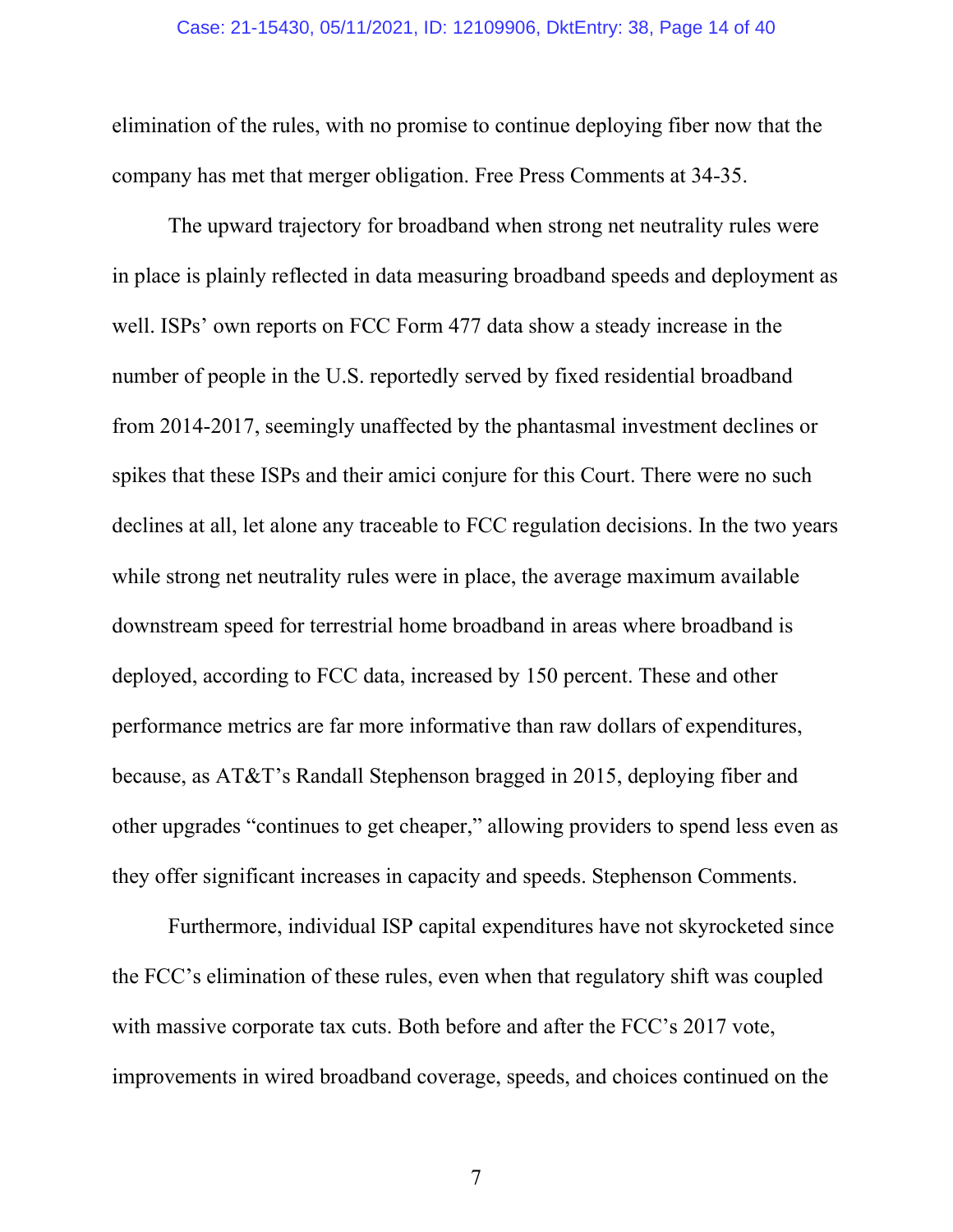#### Case: 21-15430, 05/11/2021, ID: 12109906, DktEntry: 38, Page 15 of 40

same trajectory seen from the end of 2014, just before the FCC adopted the 2015 Open Internet Order. However, many of the largest broadband providers actually reported decreased expenditures in 2018, after elimination of the rules.

Verizon reported a 6.4% inflation-adjusted investment decline for 2017- 2018. *See* Free Press Comments at 50, Fig. 17. AT&T spending declined too, as it also announced worker layoffs instead of the tax-cut fueled job growth it had promised. Jon Brodkin, *AT&T Slashed Billions from Network Spending, Cut Tens of Thousands of Jobs*, Ars Technica (Jan. 30, 2020), https://bit.ly/3i40fpY. Comcast reported that capital expenditures for 2018 and 2019 likewise decreased, after reporting more than 23% growth in such investments when strong net neutrality rules were in place for 2015-2016. Jon Brodkin, *Ajit Pai Promised Faster Broadband Expansion—Comcast Cut Spending Instead*, Ars Technica (Jan. 28, 2020), https://bit.ly/3cvuUeB. That is why any claim that ISPs simply need more money at their disposal, and that if they get it then they will automatically reinvest it, are so laughably and demonstrably untrue.

Even removing from the equation the accounting complications introduced by the AT&T/DIRECTV merger and other changes affecting the accounting for Sprint's expenditures on leased handsets, the inflation-adjusted aggregate investment total for the remaining companies in this collection of publicly traded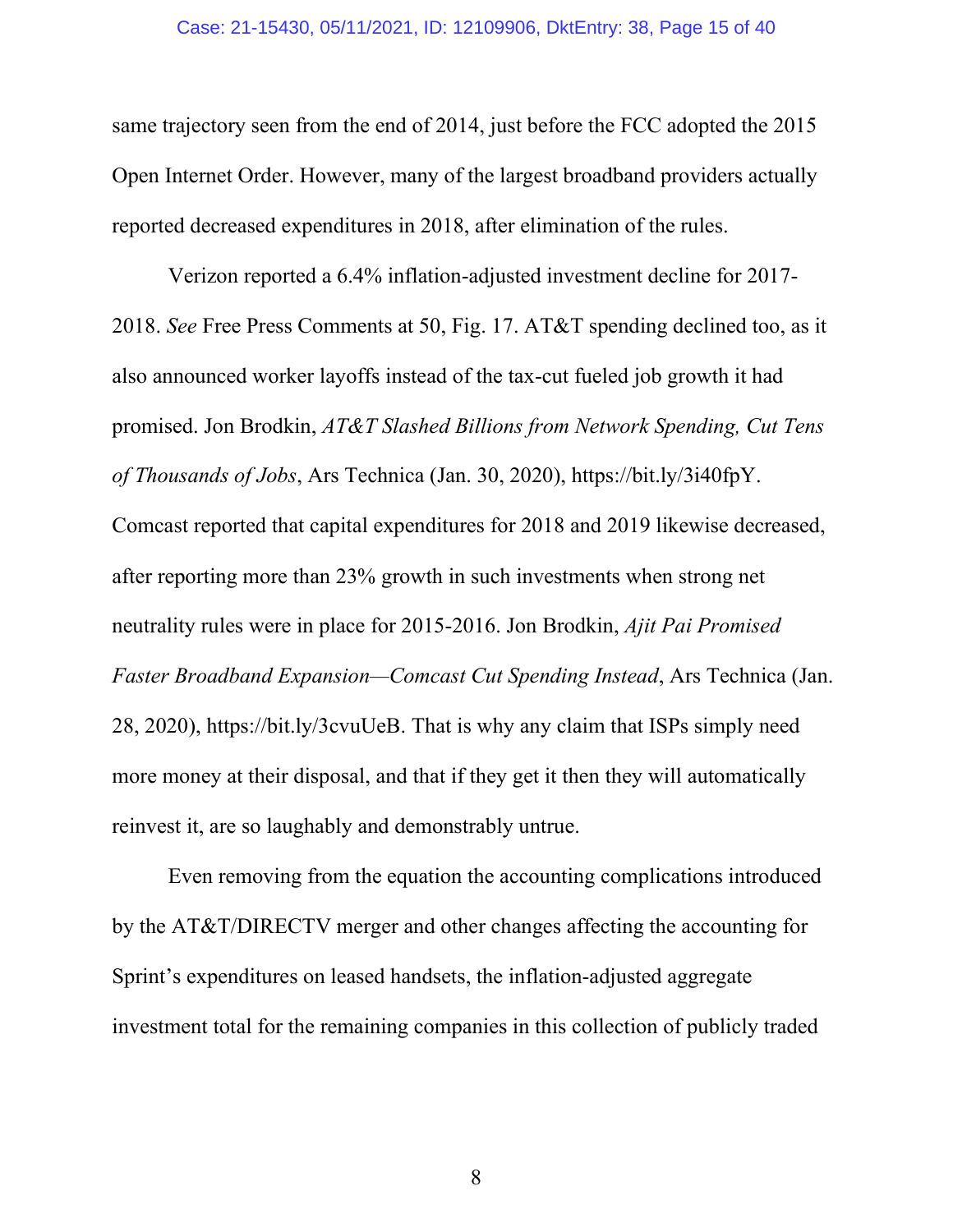#### Case: 21-15430, 05/11/2021, ID: 12109906, DktEntry: 38, Page 16 of 40

broadband providers increased by 8% in 2015-2016, but dropped by 0.2% in the first two years of FCC Chairman Pai's tenure.

The overall declines, and declines in spending at individual companies, continued in 2019 and 2020, exposing the utter fallacy of claims that net neutrality rules depressed investment or that their elimination increased it. ISPs' investment decisions are driven by a multiplicity of factors, including the availability of new technologies, current interest rates, competitive pressures (if any), and the public demand for this increasingly essential communications service.

## **B. ISPs have a history of undermining net neutrality.**

<span id="page-15-0"></span>The Chamber argues "[c]ritics' predictions about the repeal of the [FCC's 2015 net neutrality rules] have failed to materialize," and claims that there is no evidence that ISPs have engaged in blocking, throttling, or paid prioritization, primarily because of competitive pressure. Chamber Br. at 15. These claims are not accurate or persuasive.

#### **1. ISPS can and do violate net neutrality.**

<span id="page-15-1"></span>As an initial matter, ISPs have the economic incentive and technical ability to undermine net neutrality. Everything users do online goes through their ISP, and ISPs can control that traffic and "exploit this role by acting in ways that may harm the open Internet, such as preferring their own or affiliated content, demanding fees from edge providers, or placing technical barriers to reaching end users." 2015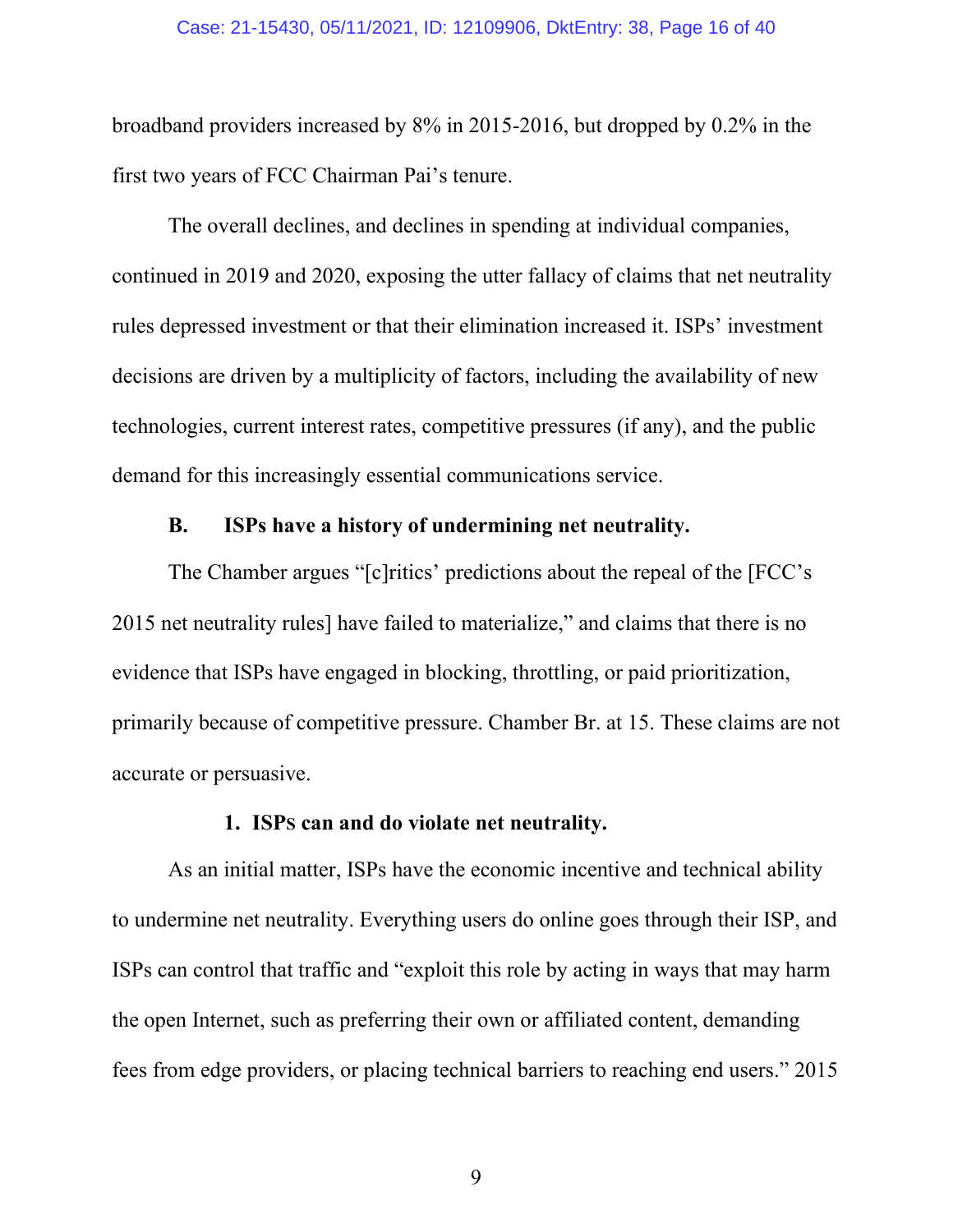Open Internet Order, 30 FCC Rcd at 5630 (¶80). This phenomenon is typically called the "terminating access monopoly" over users. The D.C. Circuit Court of Appeals upheld the FCC's logic in *Verizon Communications Inc. v. FCC*, stating the FCC "convincingly detailed how broadband providers' position in the market gives them the economic power to restrict edge-provider traffic and charge for the services they furnish edge providers" in part because of weak competition, high switching costs, and asymmetric information (detailed in part II.C of this brief). *Verizon Communications Inc. v. FCC*, 740 F.3d 623, 646 (D.C. Cir. 2014)

("*Verizon*").

For that reason, every FCC since 2005, until the Pai FCC, has adopted some variation of net neutrality conduct rules.<sup>2</sup> In 2005, the FCC under Chairman Powell

<sup>&</sup>lt;sup>2</sup> The Chamber claims that "between 2000 and 2014, broadband was classified  $\dots$ as an 'information service' . . . ." Chamber Br. at 9. That is not true. Digital Subscriber Line services were classified as Title II services until 2005, *see Deployment of Wireline Services Offering Advanced Telecommunications Capacity*, 13 FCC Rcd 24012 (1998) (classifying DSL as a telecommunications service) and *Appropriate Framework for Broadband Access to the Internet over Wireline Facilities, Report and Order and Notice of Proposed Rulemaking*, 20 FCC Rcd 14853 (Sept. 23, 2005) (classifying wireline services as information services), and wireless services were classified as Title II services until 2007, *Appropriate Regulatory Treatment for Broadband Access to the Internet Over Wireless Networks, Declaratory Ruling*, 22 FCC Rcd 5901 (Mar. 23, 2007). Moreover, many rural DSL providers continued to provide some broadband offerings as Title II services during that entire period. *See* Comments of the National Exchange Carrier Association, Dkt. No. 17-108 (July, 17, 2017), https://bit.ly/347jx8M at 5 ("These carriers typically serve rural, sparsely-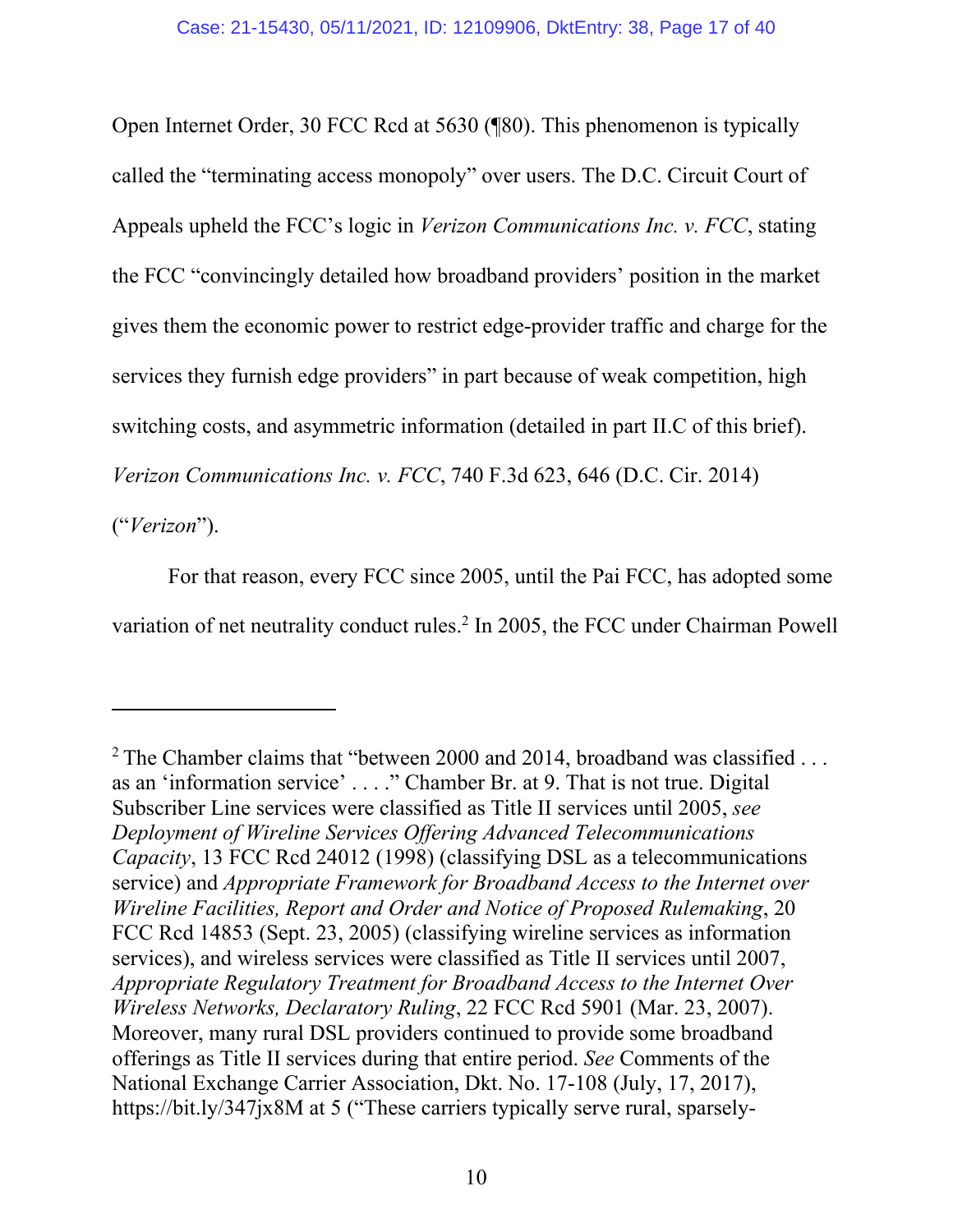passed a Policy Statement based on four early net neutrality principles: consumers should be able to access the content of their choice, use applications of their choice, connect non-harmful devices to the network, and benefit from competition among network providers and online content and application providers. *Appropriate Framework for Broadband Access to the Internet over Wireline Facilities, Policy Statement*, 20 FCC Rcd 14986 (Sept. 23, 2005), https://bit.ly/2HyqWpY. After the D.C. Circuit held, in *Comcast Corp. v. FCC*, 600 F.3d 642 (2010), that the FCC lacked authority to enforce such requirements under Title I of the Communications Act, the FCC passed the 2010 Open Internet Order prohibiting blocking and unreasonable discrimination based in part on Section 706 and Title I authority. *Preserving the Open Internet, Report and Order*, 25 FCC Rcd 17905 (Dec. 23, 2010), https://bit.ly/3igaPdr. The D.C. Circuit struck down that decision too, in *Verizon*, because the court said the FCC is not allowed to attach common carrier obligations like nondiscrimination to a service that is classified as a Title I information service. *Verizon*, 740 F.3d 623 (D.C. Cir. 2014). Thereafter, the FCC passed its 2015 Open Internet Order, which reclassified broadband providers as Title II telecommunications services, forbore from a

populated areas and obtain significant benefits from the provision of broadband transmission services on a common carriage basis[.]").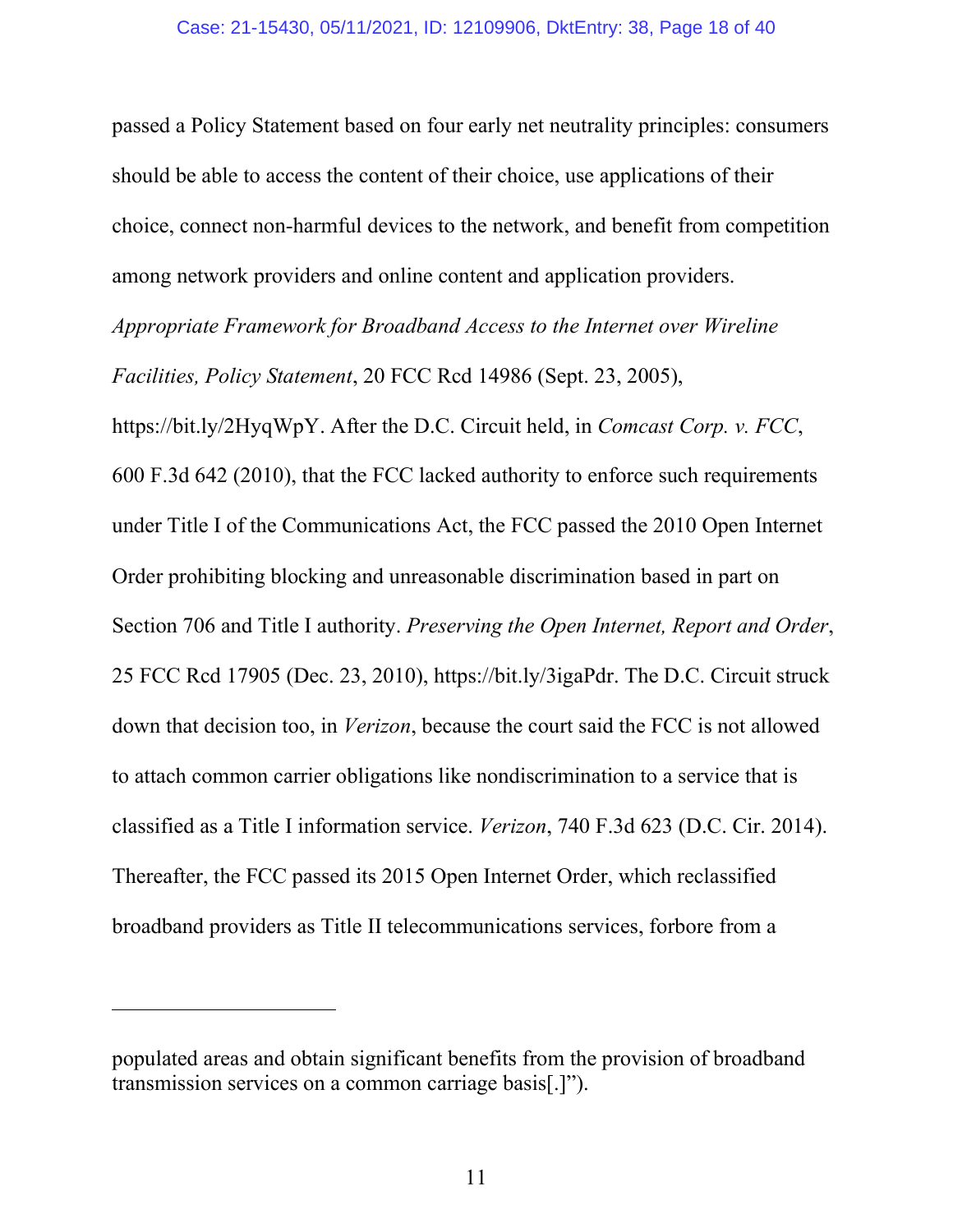#### Case: 21-15430, 05/11/2021, ID: 12109906, DktEntry: 38, Page 19 of 40

significant portion of Title II regulations, and imposed strong net neutrality requirements including no blocking, no throttling, no paid prioritization, a general conduct rule, and interconnection oversight. The D.C. Circuit upheld these rules in full in *United States Telecom Ass'n v. FCC*, 855 F.3d 381 (D.C. Cir. 2017). They were the law of the land until the Pai FCC abdicated its authority over broadband, went against history, and eliminated all federal net neutrality conduct rules, retaining the bare minimum and insufficient transparency requirement. *Restoring Internet Freedom, Declaratory Ruling, Report and Order, and Order*, 33 FCC Rcd 311 (Jan. 4, 2018), https://bit.ly/3ibU4jG ("RIFO").

Thus, contrary to the Chamber's implications, net neutrality was not a new construct created in 2015, though only the strong rules from 2015 fully withstood judicial review. Yet, despite the continuous presence of such rules, and after their elimination as well, ISPs have engaged in behavior that violates and undermines net neutrality.

In 2005, Madison River Communications, a DSL provider, blocked ports on its network that were used by competing VoIP services, which resulted in a consent decree and a fine. *Madison River Communications, LLC, Consent Decree*, 20 FCC Rcd 4295 (2005). Shortly thereafter, Comcast interfered with peer-to-peer file sharing over its network, resulting in another FCC investigation and enforcement order. *Formal Complaint of Free Press and Public Knowledge*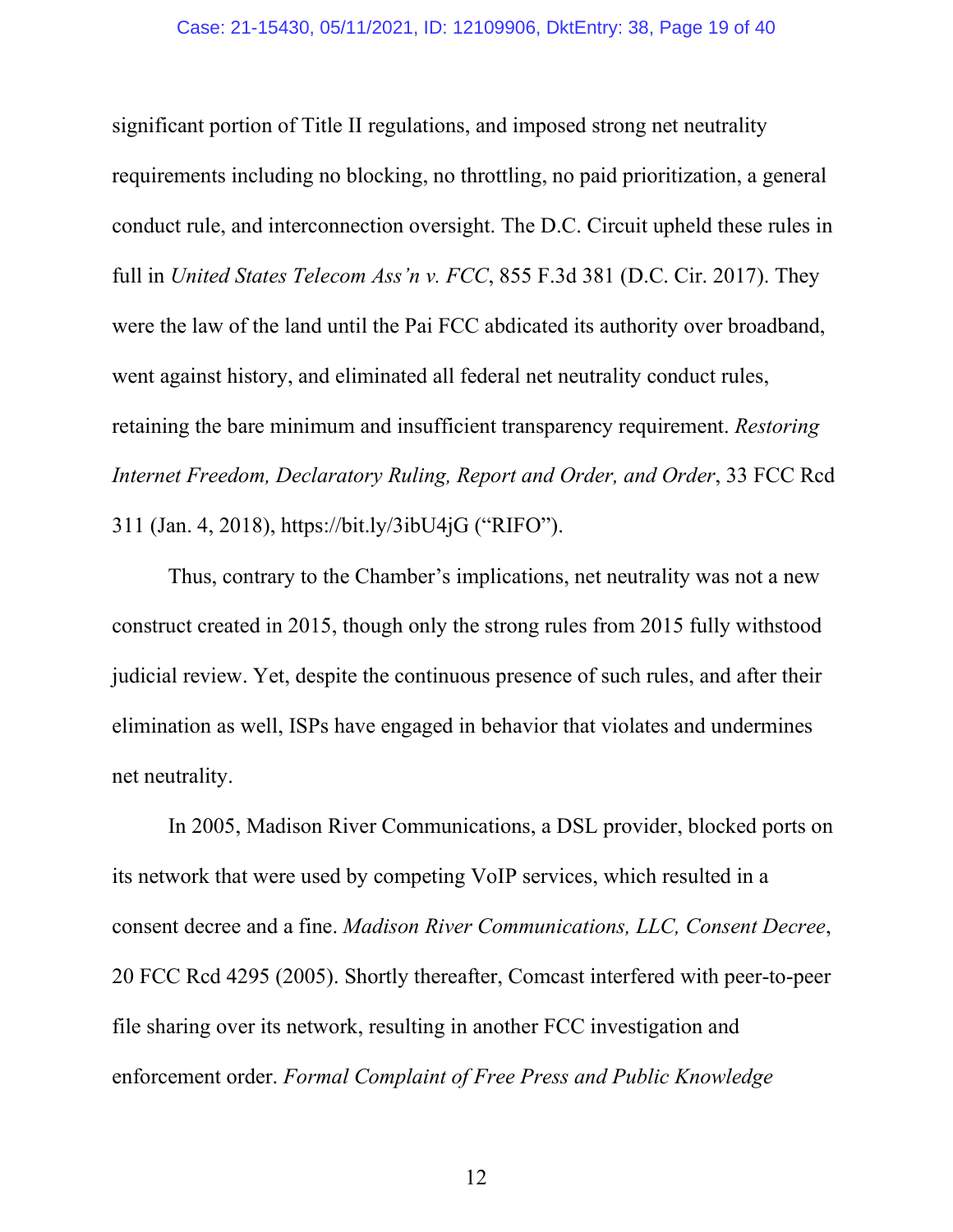*Against Comcast*, *Memorandum Opinion and Order*, 23 FCC Rcd 13028 (2008), https://bit.ly/3kVuCk7.

From 2014-15, the nation's six largest wireline ISPs exploited a loophole in the 2010 Open Internet Order allowing them to force companies like Netflix and Riot Games to pay them fees. Kelsey Campbell-Dollaghan, *Netflix Agrees to Pay Comcast for Access to its Broadband Network*, Gizmodo (Feb. 23, 2014), https://bit.ly/2Q9bWDQ; Jake Swearingen, *How Time Warner Cable Broke Its Promise and Kept Your High-Speed Internet Slow*, N.Y. Mag. (Feb. 7, 2017), https://nym.ag/3bgasz3. To force such payments, the ISPs intentionally allowed the doors into their networks (known as interconnection points) to congest, causing slow internet access and failing applications for millions of people. ISPs relieved the congestion only when those online companies paid the ISPs a fee to deliver the traffic. SER-42, Schaeffer Decl. ¶80; Swearingen, *supra* ("[Netflix] refused to pay for access to [Time Warner Cable's] customers. In response, TWC didn't cut them off entirely. Instead, it allegedly just neglected to upgrade the port capacity between TWC and Netflix, causing slower connections."). ISPs finally stopped this behavior when the FCC decided in the 2015 Open Internet Order to scrutinize such agreements on a case-by-case basis to ensure they did not circumvent net neutrality protections. Swearingen, *supra* ("Cogent consistently remained the worst performing backbone provider on TWC right up until the FCC's ruling in 2015 that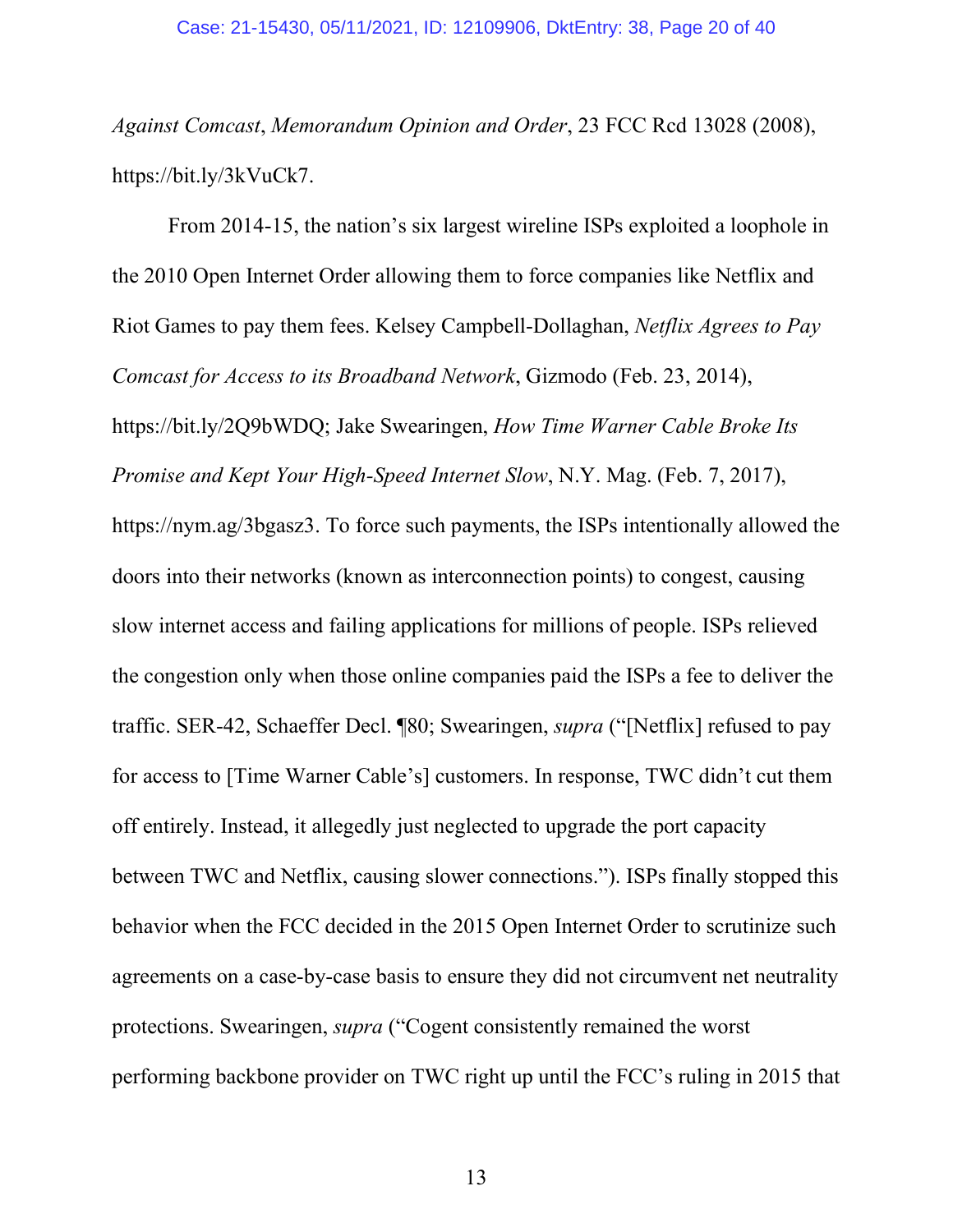#### Case: 21-15430, 05/11/2021, ID: 12109906, DktEntry: 38, Page 21 of 40

ISPs were "common carriers," … at which point Cogent saw its port capacity increase again."). Cable company Charter later settled with the New York Attorney General for a record \$174 million in fees and rebates for, in part, "guaranteeing that subscribers would enjoy seamless access to their chosen internet content while engaging in hardball tactics with Netflix and other popular third-party content providers that, at various times, ensured that subscribers would suffer through frozen screens, extended buffering, and reduced picture quality." Press Release, A.G. Underwood Announces Record \$174.2 Million Consumer Fraud Settlement with charter for Defrauding Internet Subscribers, N.Y. Attorney General (Dec. 18, 2018), https://on.ny.gov/3uCgmSr.

Wireless providers engaged in harmful conduct between 2010 and 2015 when limited net neutrality rules applied to them, even during a time when the wireless market was more competitive than it is now. AT&T blocked, or attempted to block, voice services that competed with its voice service. Cecilia Kang, *AT&T Faces Complaint over iPhone Facetime Blocking*, Wash. Post (Sept. 18, 2012), http://wapo.st/S5kq7u. Verizon sought removal of tethering apps from the Android app store in 2011. Ryan Singel, *Verizon Ban on 4G Tethering Apps Violates Openness Rule, Complaint Alleges*, Wired (June 6, 2011), https://bit.ly/34bAi2v. Verizon similarly blocked Google Wallet, a competitor to the provider's own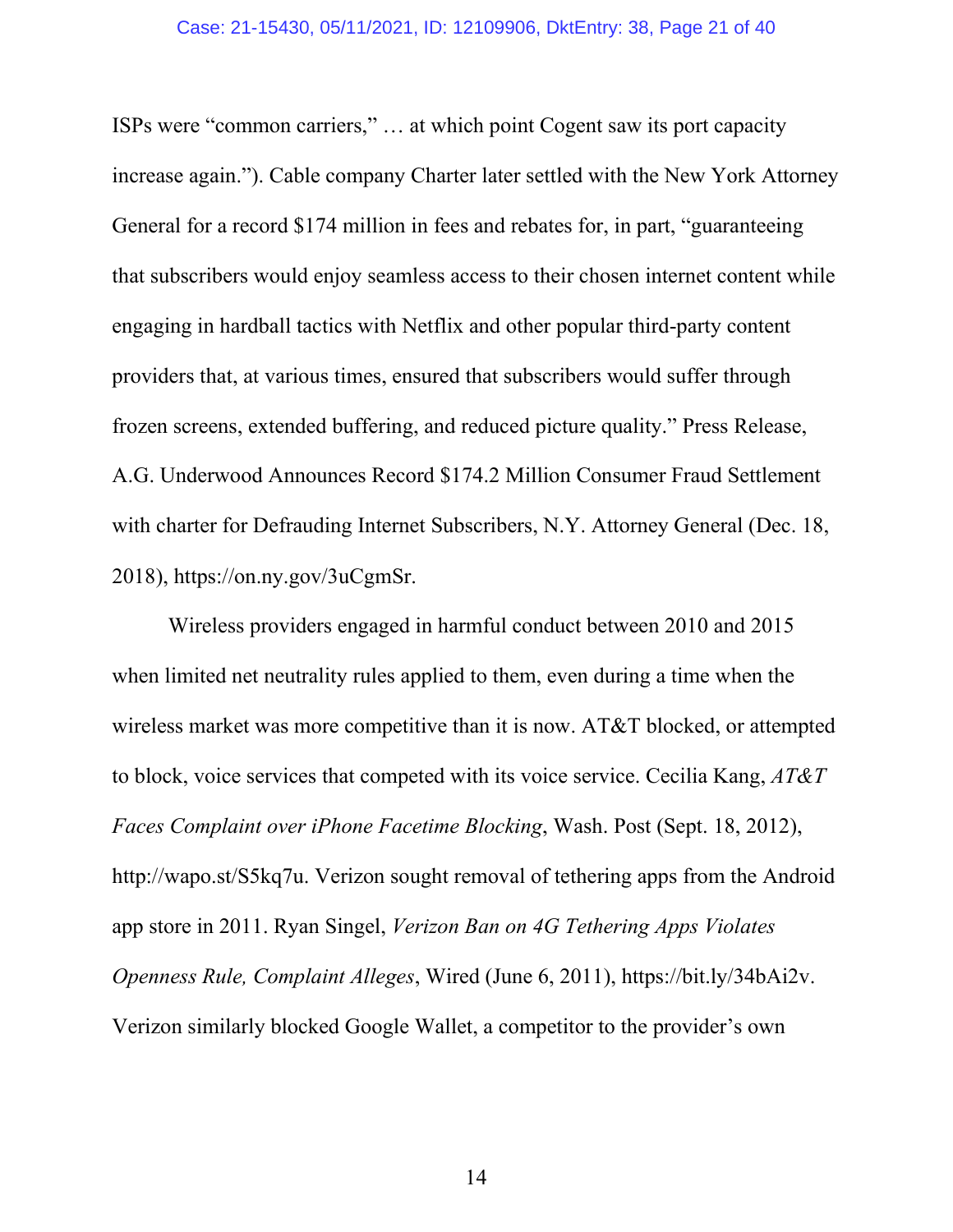mobile payment system, on its phones. David Goldman, *Verizon Blocks Google Wallet*, CNN Money (Dec. 6, 2011), https://cnn.it/3kPHf06.

Behavior of wireless providers internationally also shows harmful behavior, again illustrating that ISPs have the incentive and the ability to engage in the type of conduct that SB 822 addresses. In Canada in 2009, many wireless providers were throttling peer-to-peer traffic. Barbara van Schewick, *Network Neutrality and Quality of Service*, 67 Stanford L.Rev. 1, 96-97 (2015),

https://stanford.io/2SapBbe. In Europe, one study found that from the mid-2000s to 2011, "application-specific traffic management became pervasive" in the British broadband landscape. Alissa Cooper, *How Competition Drives Discrimination: An Analysis of Broadband Traffic Management in the UK*, TPRC (Aug. 2013), https://bit.ly/2Q9E4GX at 4.

These kinds of issues have reappeared following the FCC's elimination of the net neutrality rules. For instance, an August 2019 report based on findings from the WeHe mobile application showed that all major U.S.-based wireless ISPs engaged in some kind of traffic differentiation between particular applications, even prior to the effective date of the RIFO. The report found all of the then-four major wireless carriers (Verizon, T-Mobile, Sprint, and AT&T) throttled Netflix and YouTube over the cellular network. Verizon, T-Mobile, and Sprint further throttled Amazon Prime. The services were typically throttled to 1.5 Megabits per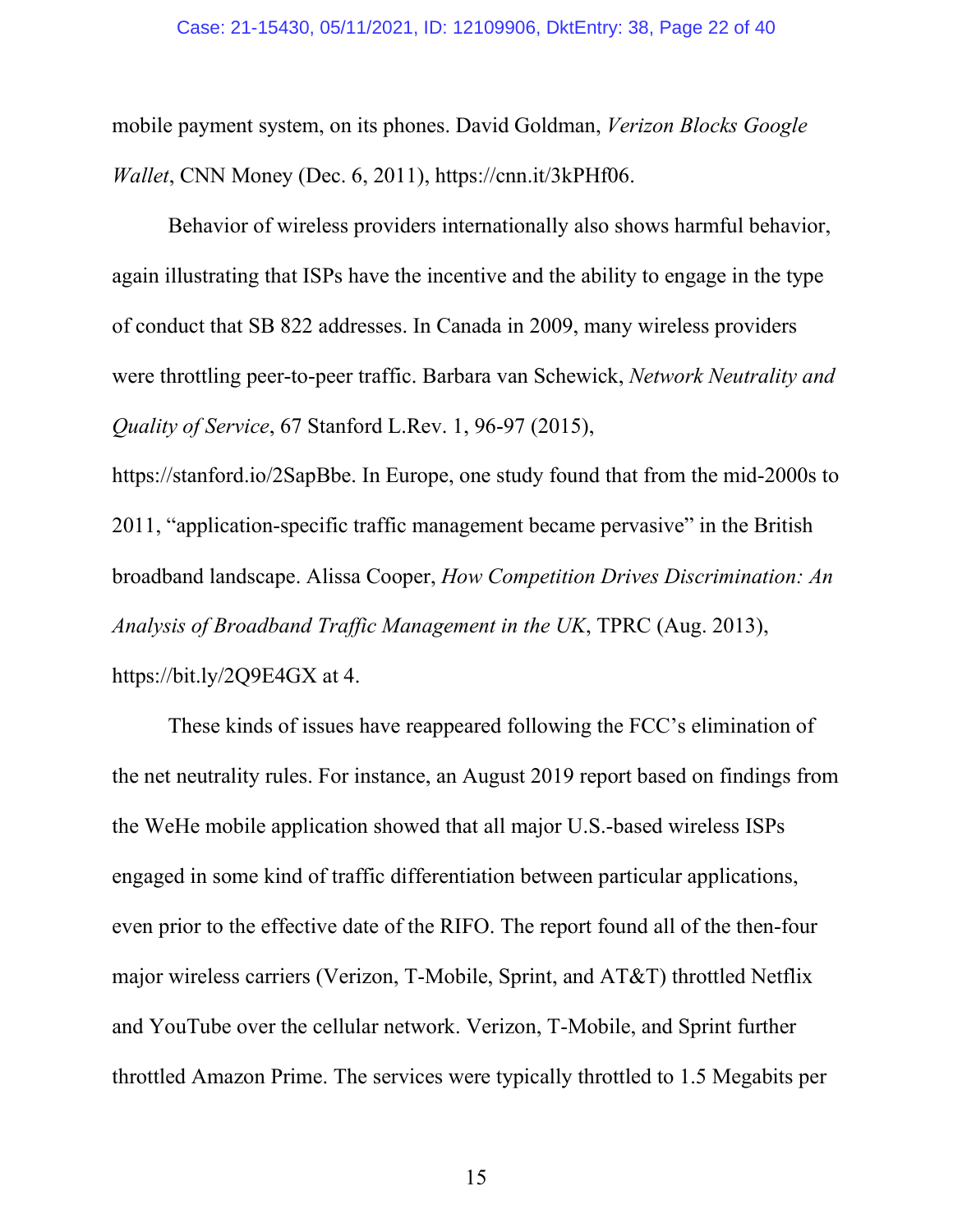#### Case: 21-15430, 05/11/2021, ID: 12109906, DktEntry: 38, Page 23 of 40

second (Mbps), even though the network could handle up to 20 Mbps throughput. Such throttling shows the continued harm that ISPs may wreak on their customers in a way that prevents users from streaming high-quality video to their devices. Fangfan Li, *et al.*, *A Large Scale Differential Analysis of Deployed Traffic Differentiation Practices*, Assoc. Computer Machinery (2019),

https://bit.ly/3jffAFl at 137.

Additionally, after Comcast started once again employing tactics that slowed the network speeds of internet backbone operator Cogent, app developer Panic, a Cogent customer, reported that its Comcast users suffered slow connections when trying to access Panic's apps and upgrades. Jon Brodkin, *When Slow Downloads Hit an App Developer, only Comcast Customers Suffered*, Ars Technica (Mar. 9, 2018), https://bit.ly/3l0nbs6.

The elimination of net neutrality rules and any real oversight of ISP conduct at the federal level harms public safety as well. Verizon made headlines when it slowed the Santa Clara Fire Department's wireless service during the 2018 Mendocino Complex wildfire crisis. Colin Lecher, *Verizon Throttled California Fire Department During Wildfire Crisis*, Verge (Aug. 21, 2018), https://bit.ly/2S97G4z . Whatever the implications of this shameful episode under the provisions of SB 822, officials in California have rightly noted that any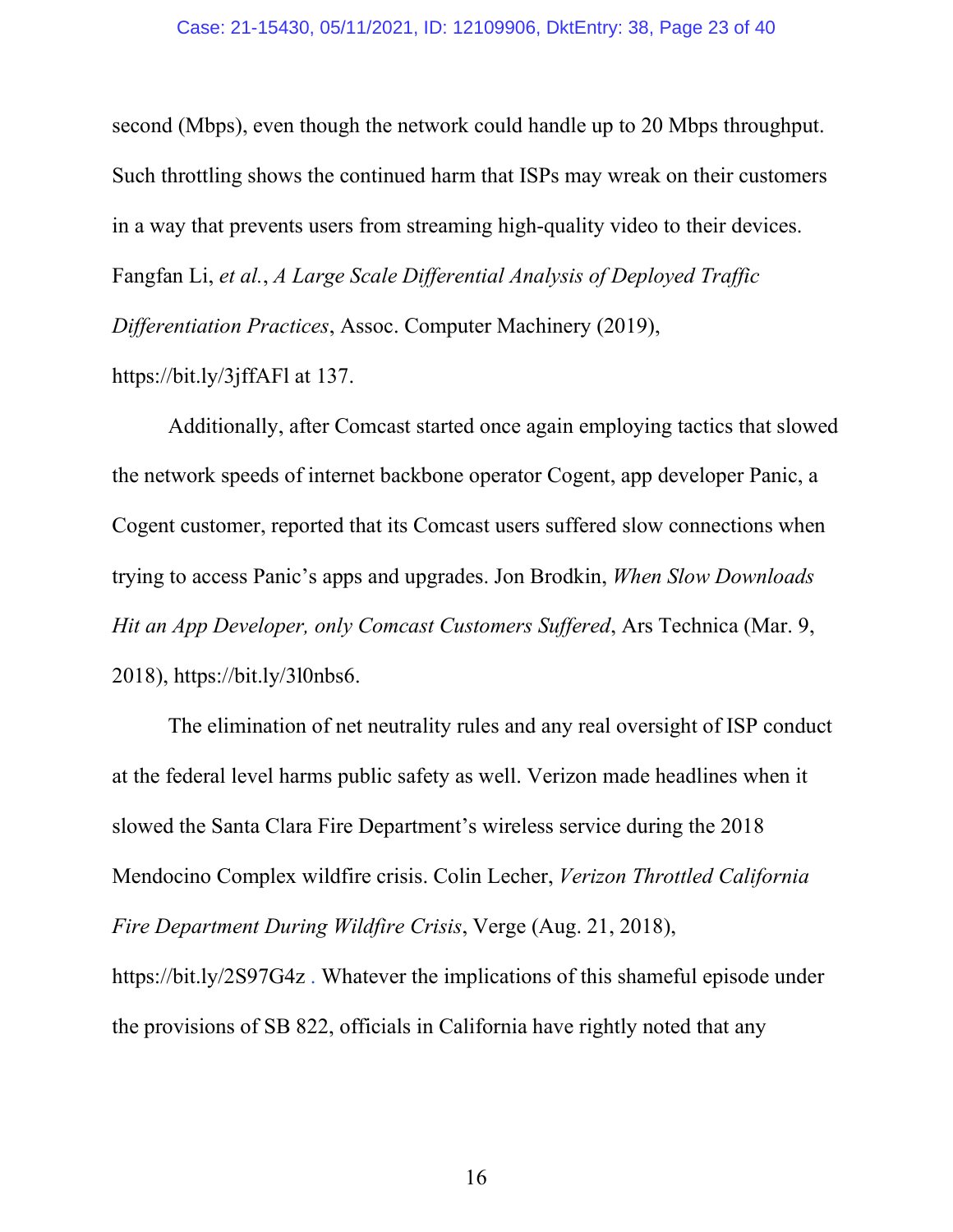impairment or degradation of outgoing emergency messages to members of the public would indeed be a net neutrality issue—and a public safety catastrophe.

### **2. ISPS, particularly mobile providers, further undermine net neutrality through harmful zero-rating practices.**

<span id="page-23-0"></span>Anticompetitive zero rating is another harmful practice ISPs engage in, which violates net neutrality laws under clearly delineated rules set forth in SB 822. Zero rating is the practice where an ISP imposes a data cap or threshold for its users, then exempts certain preferred content (usually from a source affiliated with the ISP, or from an entity that pays the ISP for the exemption) from that data cap.

If an ISP zero-rates services in these harmful ways, $3$  it has an incentive to reduce its data cap or threshold, to nudge or force its users into using the affiliated content and avoiding the unaffiliated content. This is one reason why zero rating is banned in the Netherlands, and the Dutch Authority on Consumers and the Market has fined companies for violating the ban. The ban prevented another large Dutch ISP, KPN, from engaging in the same behavior as it was rolling out its video service that "allows its customers to watch anytime, anywhere TV on their smartphones or tablets." Research Note, Netherlands Zero-Rating, Rewheel (Feb. 6, 2015), https://bit.ly/3mZxle9 at 1. In recognition of the ban and the likelihood of

<sup>&</sup>lt;sup>3</sup> SB 822 allows application-agnostic zero-rating so long as no consideration is provided by third parties in exchange. Cal. Civ. Code §§3101(a)(7)(B), 3101(b).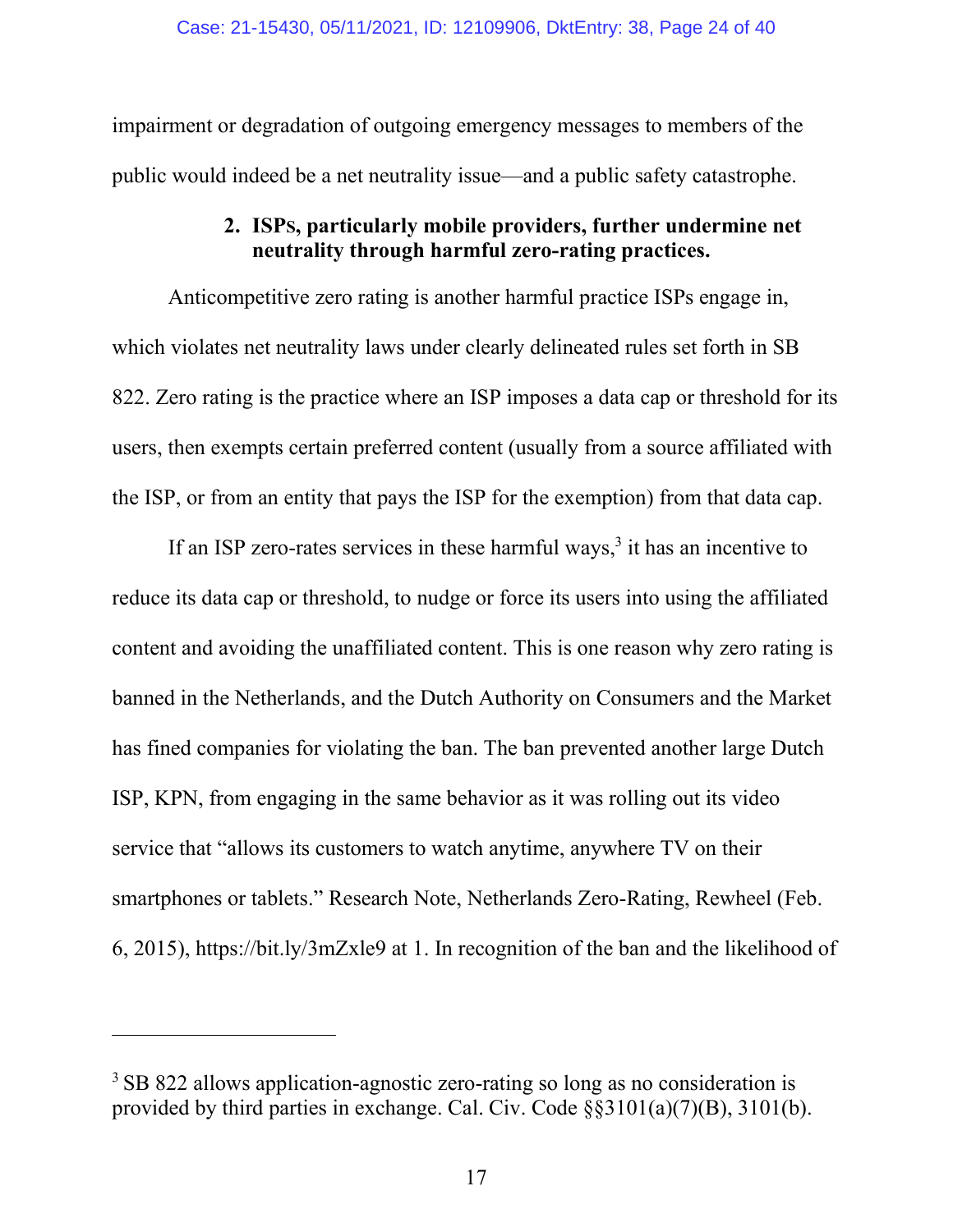#### Case: 21-15430, 05/11/2021, ID: 12109906, DktEntry: 38, Page 25 of 40

its video service being underutilized by customers, KPN doubled the allowance under its data caps to 10 GB per month at no additional charge to the customer. *Id.* 

Without such regulations in place, zero rating also harms consumers by raising prices. A study of ISPs in the EU during 2015 and 2016 found that "in markets where zero-rating offers had existed in both years, prices increased by 2%, whereas in markets with no zero-rating offers in both years, prices dropped by 8%. . . . Countries in which zero-rating offers disappeared from the market, displayed a 10% decrease in prices." Thomas Lohninger, *et al*., *The Net Neutrality Situation in the EU*, Epicenter.works (Jan. 29, 2019), https://bit.ly/34bCbMD at 30.

Anticompetitive zero rating also has negative effects on competition, as people tend to prefer using services that will not count against their cap. An app or service that is exempted from the data cap will be favored by the consumer, and any competing apps or services will suffer especially when the service is a videobased service. Such practices make it difficult for voices not affiliated with large ISPs to be heard. *See* SER-164, Renderos Decl. ¶35 ("Choosing between accessing content created by people of color and watching Game of Thrones on HBO isn't a real choice if watching a couple hours of the former means you go over your data cap and have your connection slowed down for the rest of the month.").

ISPs have continually engaged in these kinds of harmful zero-rating practices, and did so before and after the elimination of the FCC's net neutrality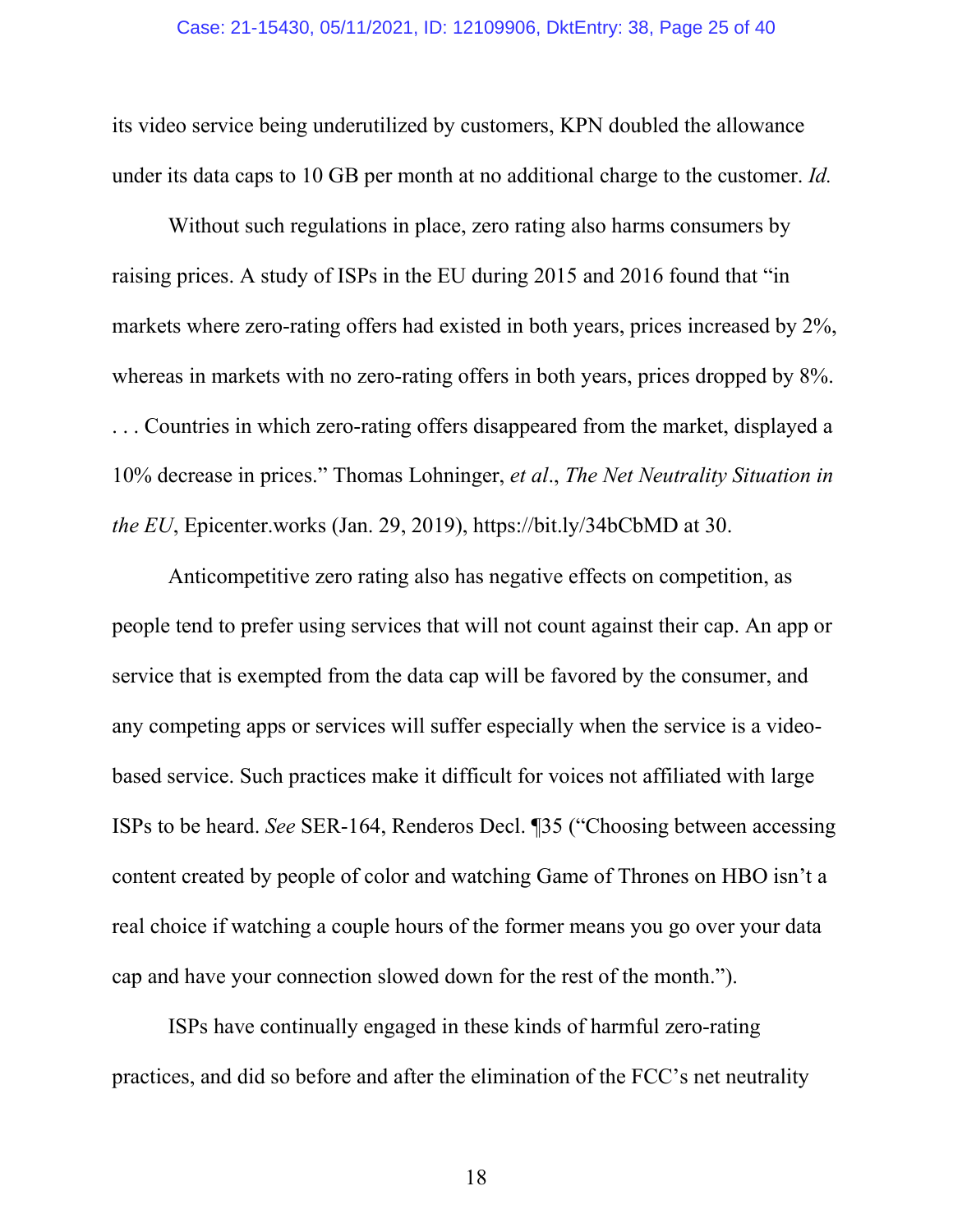rules and its disavowal of investigations into such practices. AT&T exempted its own DIRECTV services from its customers' data caps, and provided other favorable treatment for customers who subscribe to its services. Similarly, Verizon once zero-rated its own go90 service (which has since been shut down). Wireless Telecommunications Bureau, *Policy Review of Mobile Broadband Operators' Sponsored Data Offerings for Zero-rated Content and Services*, FCC (2017), https://bit.ly/3n0wFVZ at 9. The FCC then found that these zero-rating programs had negative competitive impacts. *Id*. at 14, 16-17. Yet in the wake of the elimination of the rules and the current FCC's withdrawal, AT&T recently doubled down and began favoring another of its own video services, HBO Max, by zero rating it. Tyler Hersko, *AT&T Ignores Net Neutrality: HBO Max Won't Hit Data Caps but Competing Streamers Will*, IndieWire (June 4, 2020),

https://bit.ly/33duJBF. Verizon made a similar move in 2017 by zero-rating its own Fios app. Nick Statt, *Verizon Wireless Wades Right Back Into the Net Neutrality Debate with Fios Deal*, Verge (Mar. 9, 2017), https://bit.ly/3f5ahrn.

However, after the U.S. District Court for the Eastern District of California denied the ISPs' motion for a preliminary injunction, allowing California to enforce SB 822, both AT&T and Verizon stopped their anti-competitive zerorating of their own video services. Jon Brodkin, *AT&T Lies about Calif. Net Neutrality Law, Claiming It Bans "Free Data,"* Ars Technica (Mar. 18, 2021),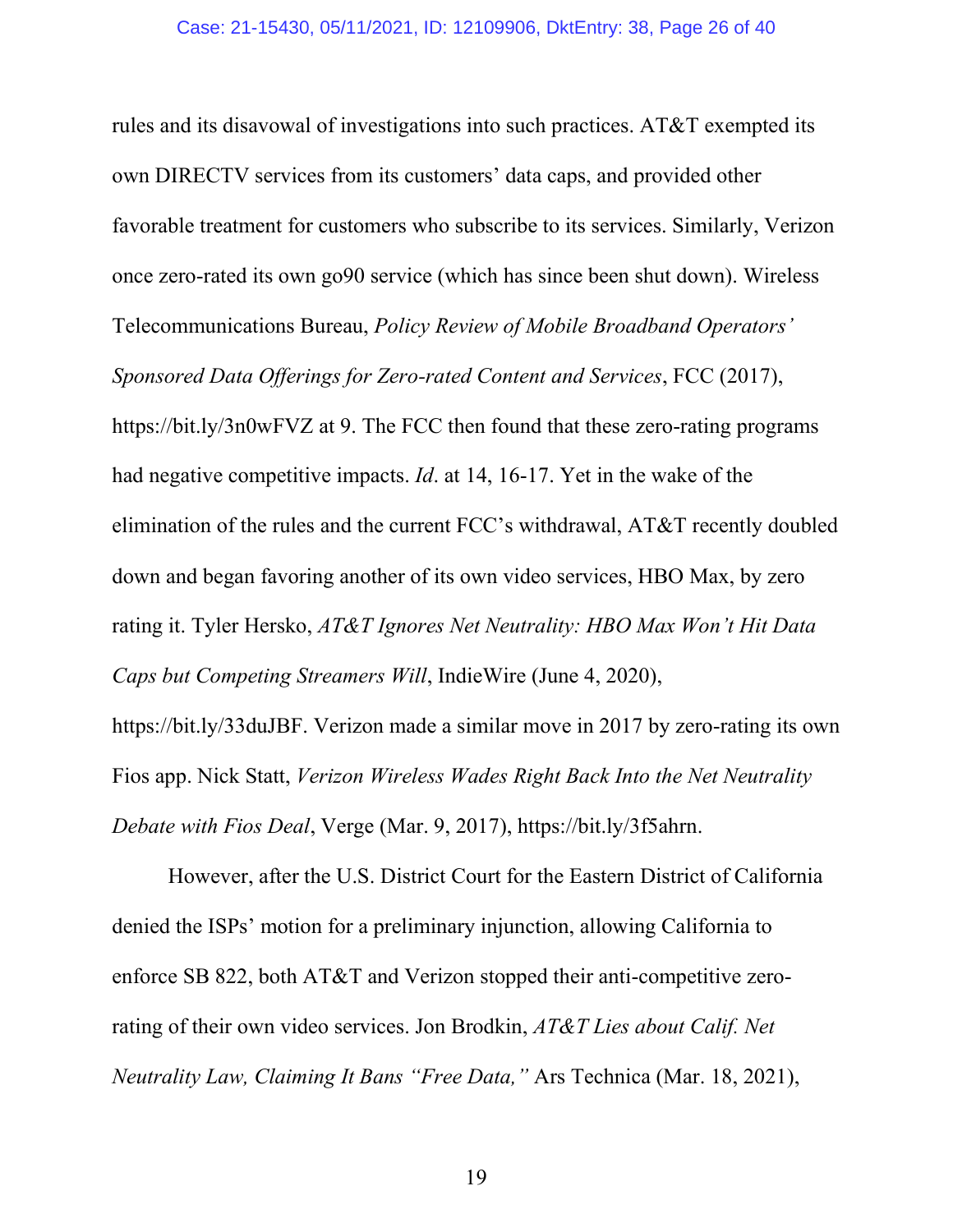https://bit.ly/3vXwNJE; Fios TV App, Verizon, https://vz.to/2RbKCFg (Verizon stopped the practice only in California). Stopping that practice is a win for Californians and ended an ongoing harm to competitive applications and to underrepresented voices.

#### **3. Competition among ISPs is bleak at best.**

<span id="page-26-0"></span>The Chamber argues that competition among ISPs prevents behavior that undermines net neutrality, Chamber Br. at 13-14, but that assertion flies in the face of reality. In truth, the ISP market in the U.S. is a deeply anticompetitive oligopoly, dominated by just a handful of companies. Recent FCC data, which overcounts broadband deployment and competition, *see* Jonathan Sallet, *Broadband for America's Future*, Benton Fdn. (Oct. 2019), https://bit.ly/3kWVikr at 27-28, shows weak competition for 100 Mbps download connection (the speeds at which about half of Americans subscribe, SER-100-101, Kronenberg Decl. [9]. FCC data for 2018 suggests that 9.5% of the population has zero options at this speed, with 39% having one option, and 41% having two options. That data means approximately 292 million people in the U.S. had at most a duopoly at that speed, with 31 million of those having no options, and 127 million under a monopoly. *Fixed Coverage Updates as of YE2018*, FCC, https://bit.ly/33fLcW1 at 2. Even at the bare minimum "broadband" speed of 25 Mbps download, 2018 FCC data suggested that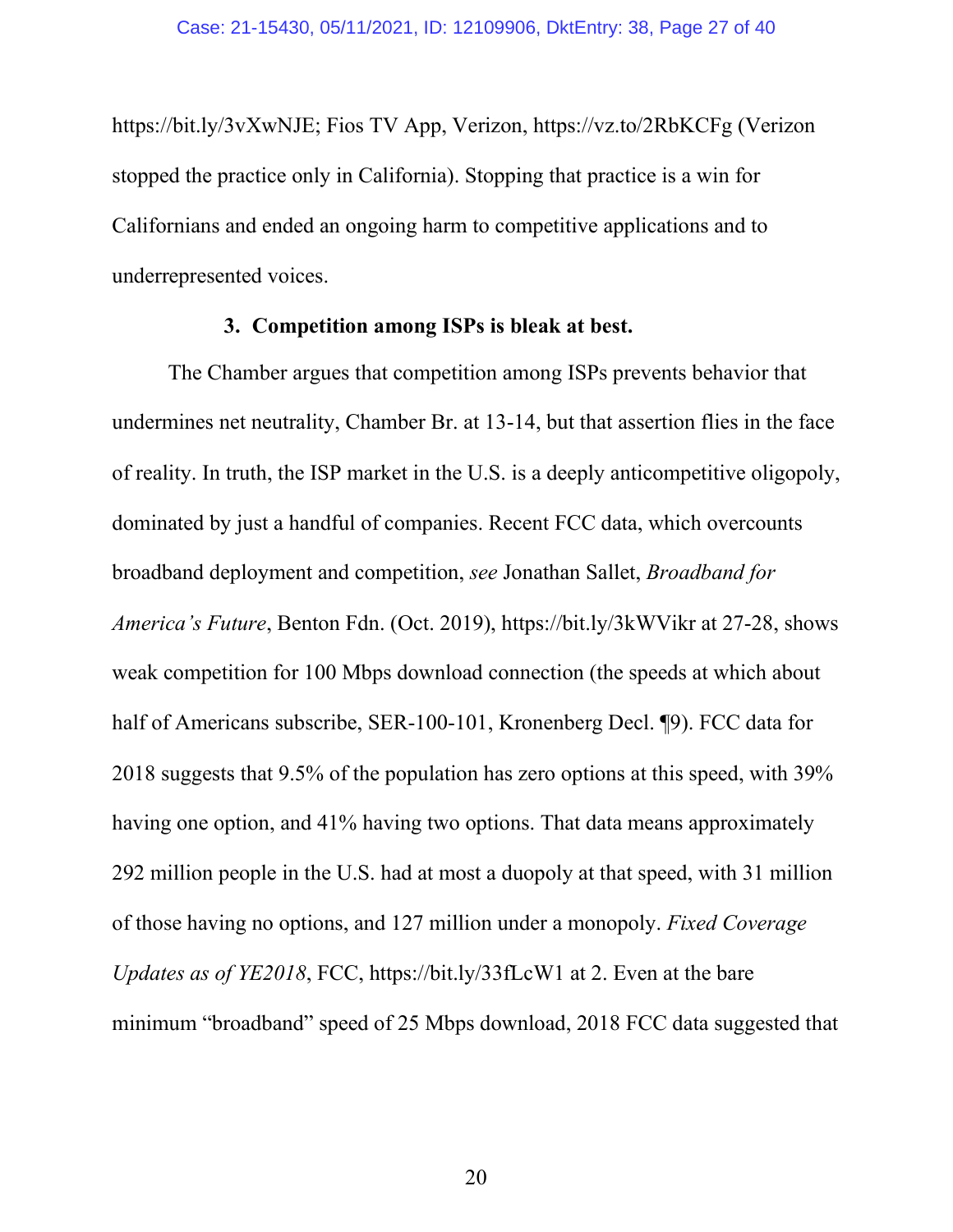at least 18 million Americans (5.6%) still lacked even one provider, and 87 million Americans (26.6%) are under a monopoly. *Id.* 

Recent studies conducted in California show that competition in the state is likewise poor. In 2016, California regulators found that "[t]he residential high speed broadband market is highly concentrated throughout California," and "[d]espite advancement in technologies and services, the so-called 'digital divide' between geographic and economic sub-groups of the State's population has widened. Those Californians who lack reliable and affordable access to that network are unable to participate fully in the economy and society of the 21st century." *Decision Analyzing the California Telecommunications Market and Directing Staff to Continue Data Gathering, Monitoring and Reporting on the Market*, CPUC (Dec. 8, 2016), https://bit.ly/3jfDpwK at 3-4. Worse, that report found that "[i]n the Oakland and San Francisco markets, all . . . competitive carriers together provide less than 8% of total fixed broadband lines," meaning giant incumbent ISPs like AT&T and Comcast controlled the other 92% of the broadband market. *Id.* at 94. Further, in 2019, California regulators found that the investment focus of California telecom companies has been primarily in higherincome communities and urban areas, while they leave low-income communities behind with old, decaying infrastructure that is less resilient and more likely to have outages. *Examination of the Local Telecommunications Networks and*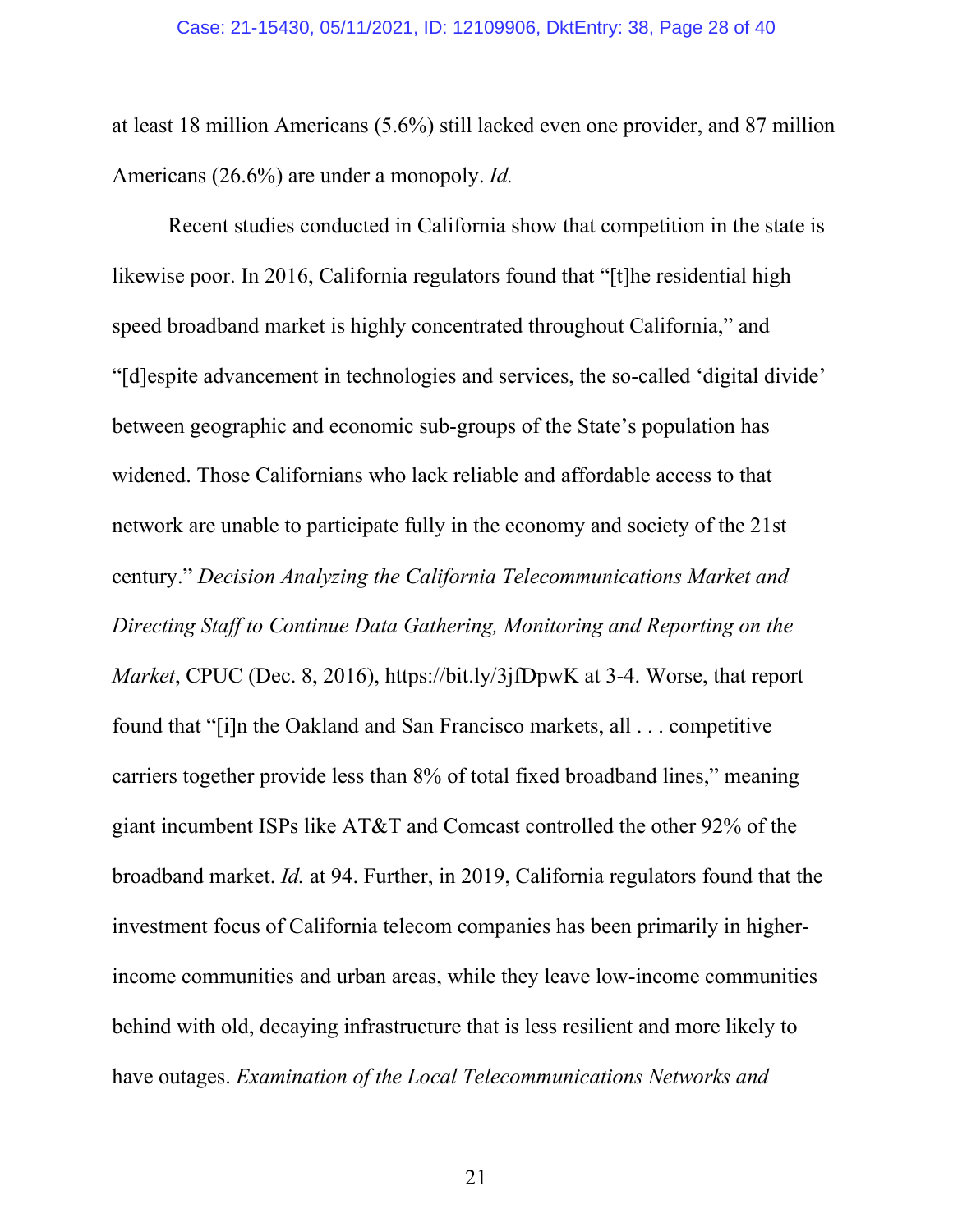*Related Policies and Practices of AT&T California and Frontier California*, CPUC (April 2019), https://bit.ly/3kVAQjZ at 2-3.

Even if there were competition, several aspects of the ISP market make such competition less effective at disciplining behavior. First, consumers often lack information about the true cause of a low-quality internet connection. There could be many reasons for a poor user experience online, and interference by that user's ISP is merely one potential culprit. While disclosure is intended to fix this problem, some consumers may not understand such disclosures especially when they are poorly drafted and purposefully buried by the ISP; and, once again, disclosure only helps if there is competition, such that a customer could switch to a provider that does not have the same limitation. Barbara van Schewick, *supra*, 67 Stanford L.Rev. at 86-88. Second, switching providers can often be difficult and costly for customers. The high switching costs incurred by customers who switch between providers make it less likely that those customers will actually make the switch. These costs include paying early termination fees, paying for equipment or installation, and time spent waiting for installation and new equipment or returning old equipment. Significant effort goes into switching as well—customers need to compare new plans and coordinate installation, potentially missing work. *Id*. at 92- 96.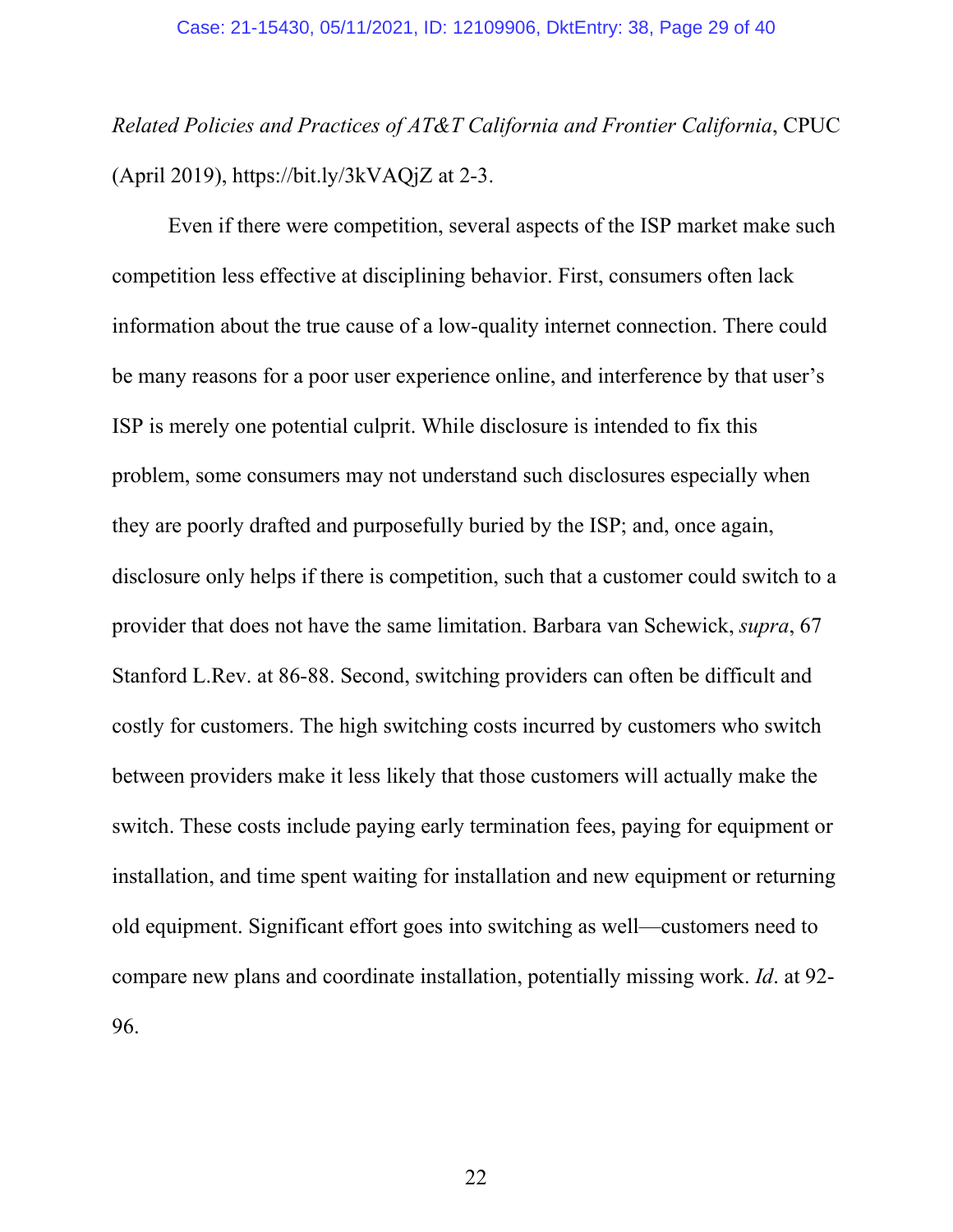#### Case: 21-15430, 05/11/2021, ID: 12109906, DktEntry: 38, Page 30 of 40

The Chamber also argues that many of the largest ISPs have committed not to block or throttle content and claims that promise is enforceable by the Federal Trade Commission. Chamber Br. at 17. These commitments provide cold comfort because they are narrow and are subject to change.

Take, for instance, AT&T's pledge: "We don't block websites. We don't censor online content. And we don't throttle, discriminate or degrade network performance based on content. Period." Tony Romm, *AT&T Says It Supports Net Neutrality – But It's Staying Quiet on Whether It Could Charge More for Faster Access*, Vox Recode (Jan. 24, 2018), https://bit.ly/3fbmGtR. That is the entire commitment; it lacks specificity especially regarding paid prioritization or speeding up certain services, both of which are banned under SB 822 in §3101(a)(2)-(3). Similarly, Verizon claims not to block or throttle any traffic. While it claims it does not allow for paid priority, it states "nor will we deliver our affiliates' internet traffic faster or sooner than third parties' [and] will not prioritize traffic in a way that harms competition or consumers." Our Commitment to Broadband Consumers, Verizon, https://vz.to/2SwMMja. The language is vague and narrow enough to allow Verizon to determine whether its own practices are harmful or zero-rate its own services like go<sup>90</sup> and the Fios TV app, as discussed above.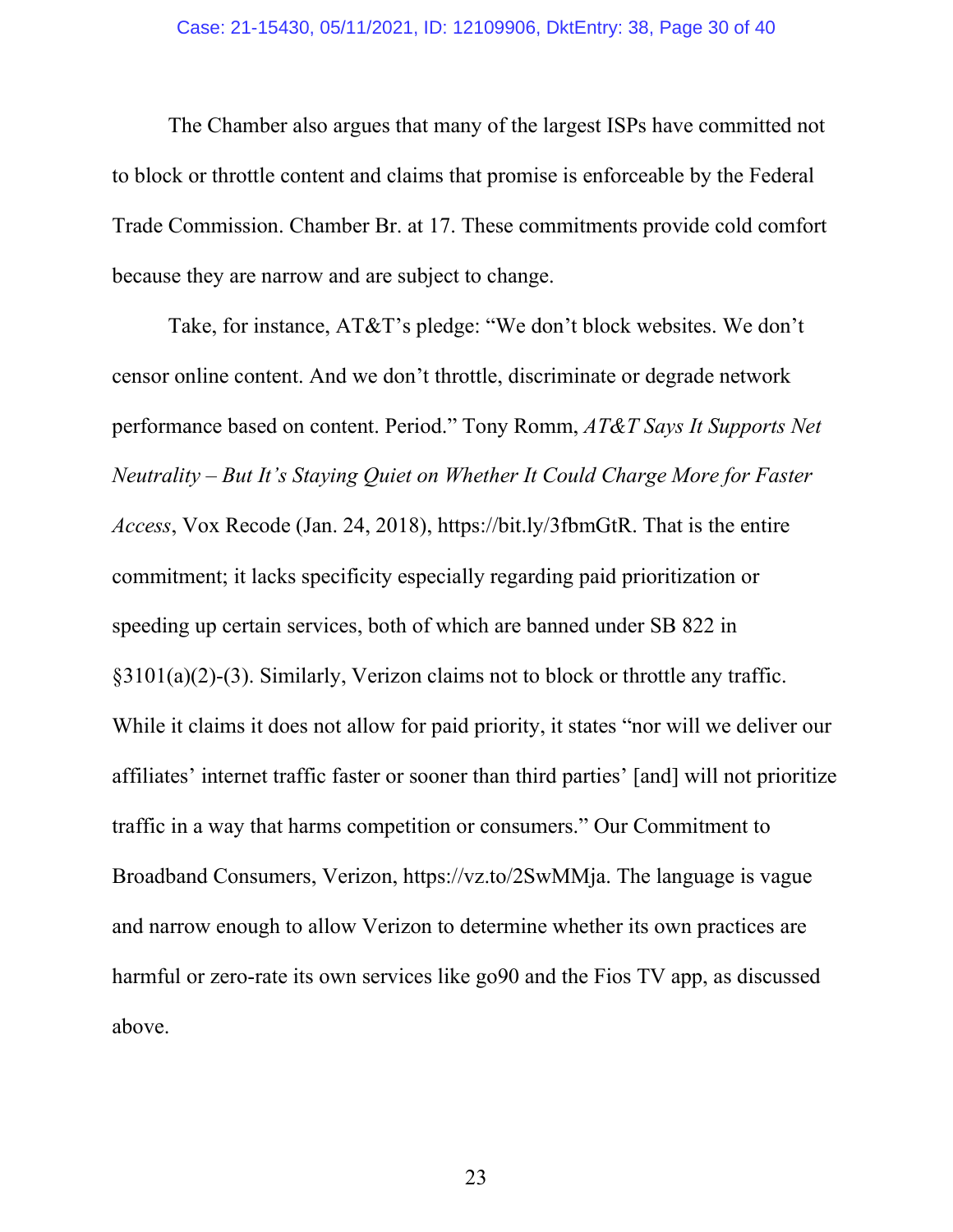The pledges are subject to change and have changed. Under the current regime, ISPs need only provide notice of their practices, which are dictated entirely by the ISPs themselves. Comcast showed the fallibility of such transparency alone when it changed its net neutrality commitments after former FCC Chair Pai announced his plans to repeal the 2015 Open Internet Order. Jon Brodkin, *Comcast Deleted Net Neutrality Pledge the Same Day FCC Announced Repeal*, Ars Technica (Nov. 29, 2017), https://bit.ly/3f0u8aU. Comcast's prior pledge had an explicit statement saying "Comcast doesn't prioritize Internet traffic or create paid fast lanes." *Id*. Its new, vague statement does not include such a promise. Net Neutrality, Comcast, https://comca.st/2SB2Hgp.

Even if the pledges were meaningful, they do not protect people from all the behaviors and harms covered in SB 822, such as the ban on access fees  $(\S 3101(a)(3)(A))$ , paid prioritization  $(\S 3101(a)(4))$ , harmful zero-rating practices  $(\S 3101(a)(5)-(6))$  such as paid zero rating or exempting only some applications in a class of similar apps (including zero-rating HBO Max but not YouTube), and harmful interconnection practices  $(\S 3101(a)(9))$ .

It is vitally important that SB 822 remain in effect and not be enjoined. Without any regulation, ISPs will continue to cause harm to their customers, preventing them from accessing the online content providers of their choice, and harming the open internet writ large by artificially constricting internet usage to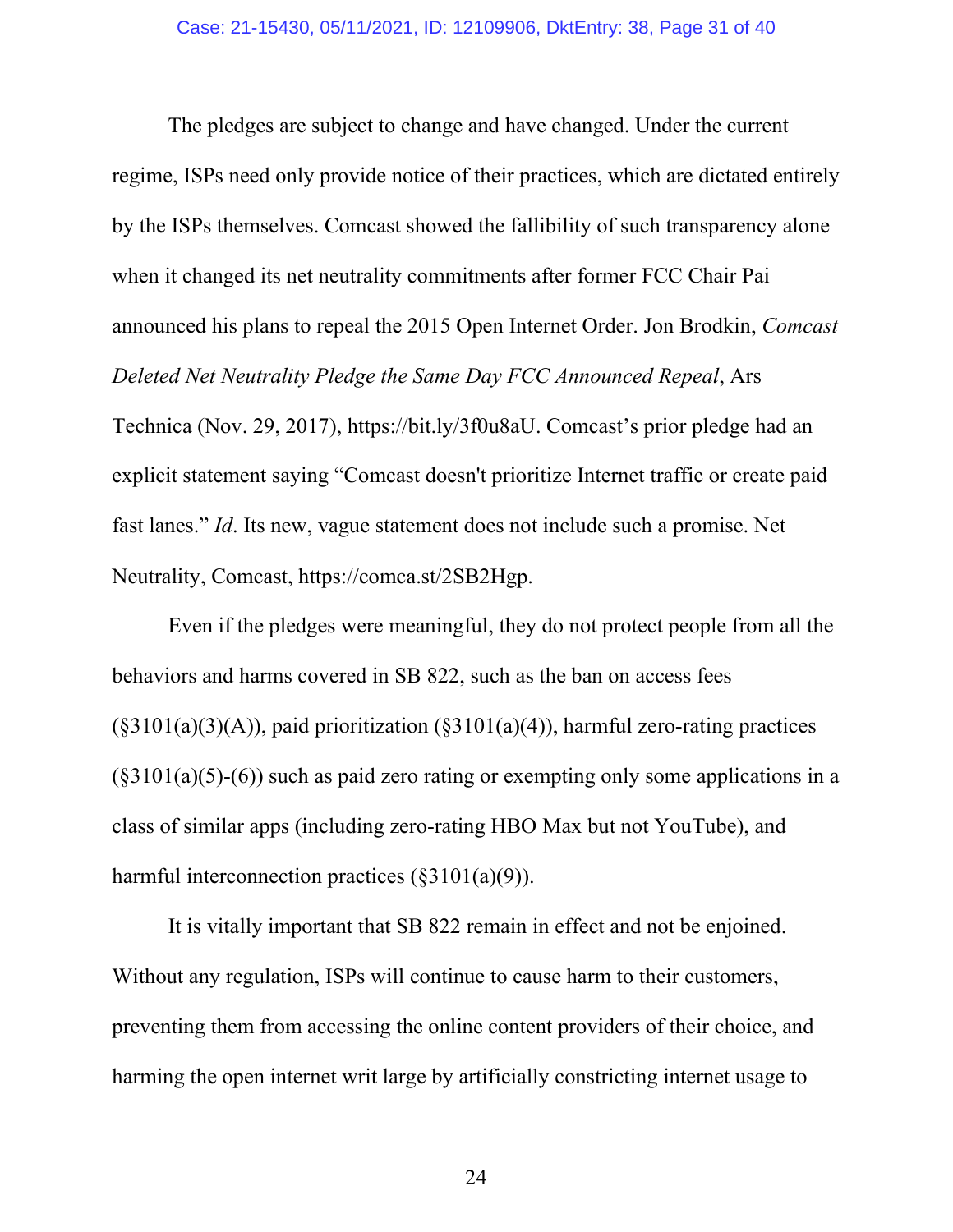pad ISPs' own pockets. These kinds of harms would be further exacerbated by the fact that everyone now relies on the internet daily during the COVID-19 pandemic.

## <span id="page-31-0"></span>**C. ISP networks have not been as "resilient" during the pandemic as industry claims.**

The Chamber argues that "[t]he COVID-19 global pandemic highlights the resilience of the U.S. broadband infrastructure—a product of 'light touch' regulation and years of investment." Chamber Br. at 18. The Chamber also cites the prior administration's FCC in support of this conclusion. *Id*. at 19-20. Network performance in the U.S. in response to COVID-19, however, has not held up as industry as claimed. Much industry analysis cited by the Chamber focuses on national average or median speeds, but a national focus ignores the effects on individuals and communities that already had poor internet connections, such as communities of color or rural communities.<sup>4</sup>

<sup>&</sup>lt;sup>4</sup> There is also a history of lack of network resiliency, particularly of wireless networks, in California. During the recent wildfires between 2017 and 2019, wireless networks failed or proved highly unreliable, with network outages disrupting both traditional 911 calls and broadband emergency information services. California Public Utilities Commission Decision 20-07-011, *Decision Adopting Wireless Provider Resiliency Strategies,* at 45, 123,

https://bit.ly/3biY0OZ ("widespread communications outages occurred across all sectors: in the facilities used to provide wireless telephone service, traditional landline telephone service, cable video service, VoIP service, and broadband Internet access service"; "during declared states of emergencies, such as in the 2017, 2018, and 2019 wildfires and 2019 [power shutoffs], California's facilitiesbased wireless providers' networks failed, endangering the lives of customers and first responders.").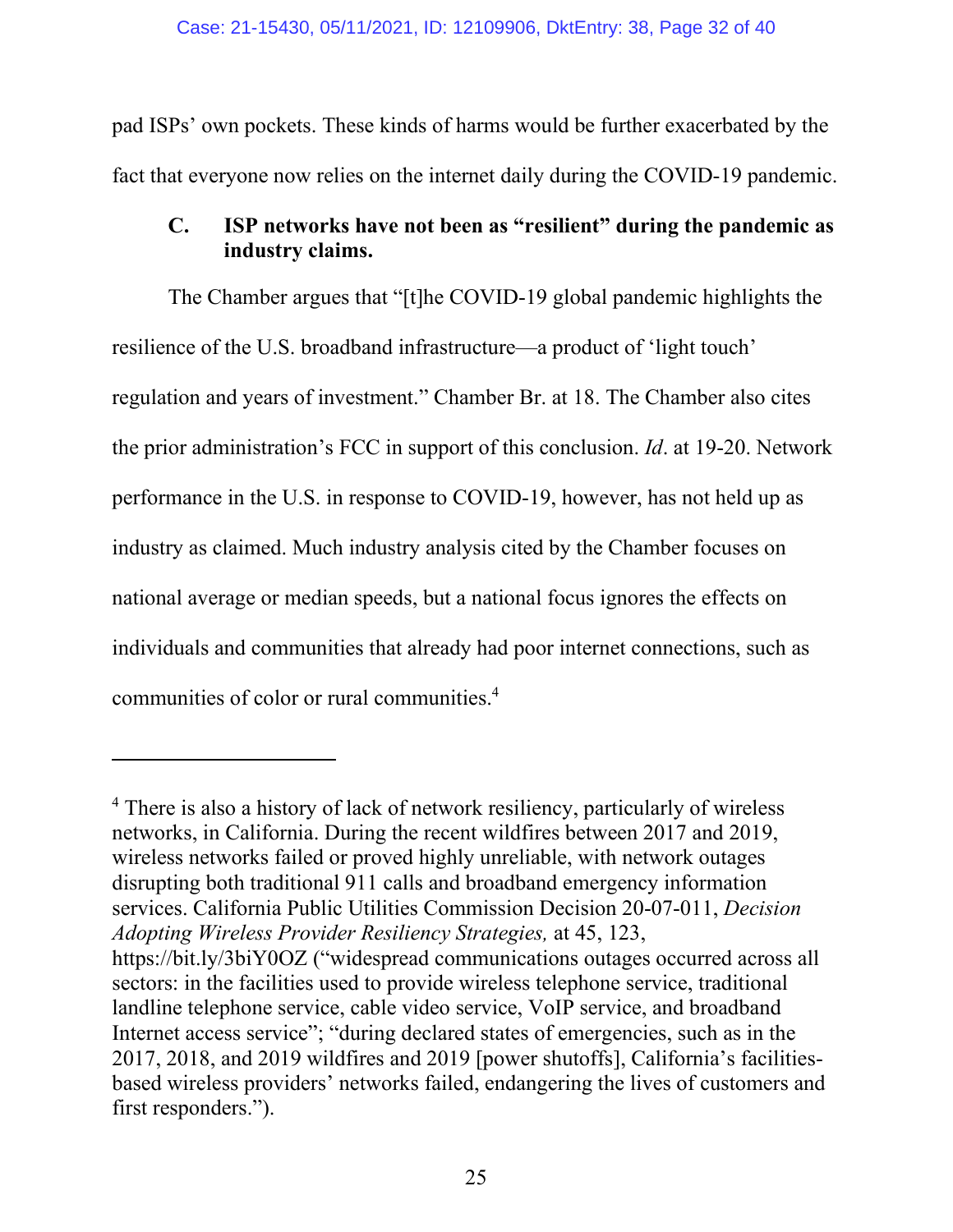Some reports suggest that additional usage during the COVID-19 crisis did indeed affect network speeds in the U.S. This research rebutting ISPs' self-serving claims uses Measurement Lab data, which is similar to the Ookla data on which industry relies, but more comprehensively measures the user experience by testing potential slowdowns in different parts of the connection including on and off ISP networks. This independent research showed more than a 10 percent increase between February and late March in the number of counties in which median network speeds did not meet the 25 Mbps download and 3 Mbps upload threshold that the FCC treats as "broadband" service. Additionally, 38 states experienced slower median speeds, with five experiencing a reduction in median speeds of more than 20 percent. Sascha Meinrath, *The Coronavirus Pandemic Is Breaking the Internet*, The Hill (May 2, 2020), https://bit.ly/30jljm3. And in 29.4 percent of counties, "most customers [were] not getting the government-required upload speed" to meet this FCC threshold. Amanda Hulpoch, *US's Digital Divide 'Is Going to Kill People' as COVID-19 Exposes Inequalities*, Guardian (Apr. 13, 2020), https://bit.ly/2HHKZm4.

Other studies suggest that many major cities encountered severe performance impacts during March, April, and even May 2020. In California, for one week in mid-March 2020 compared to the prior ten weeks, cities like San Jose saw a 38 percent decrease in median internet speeds, Oxnard saw a 42 percent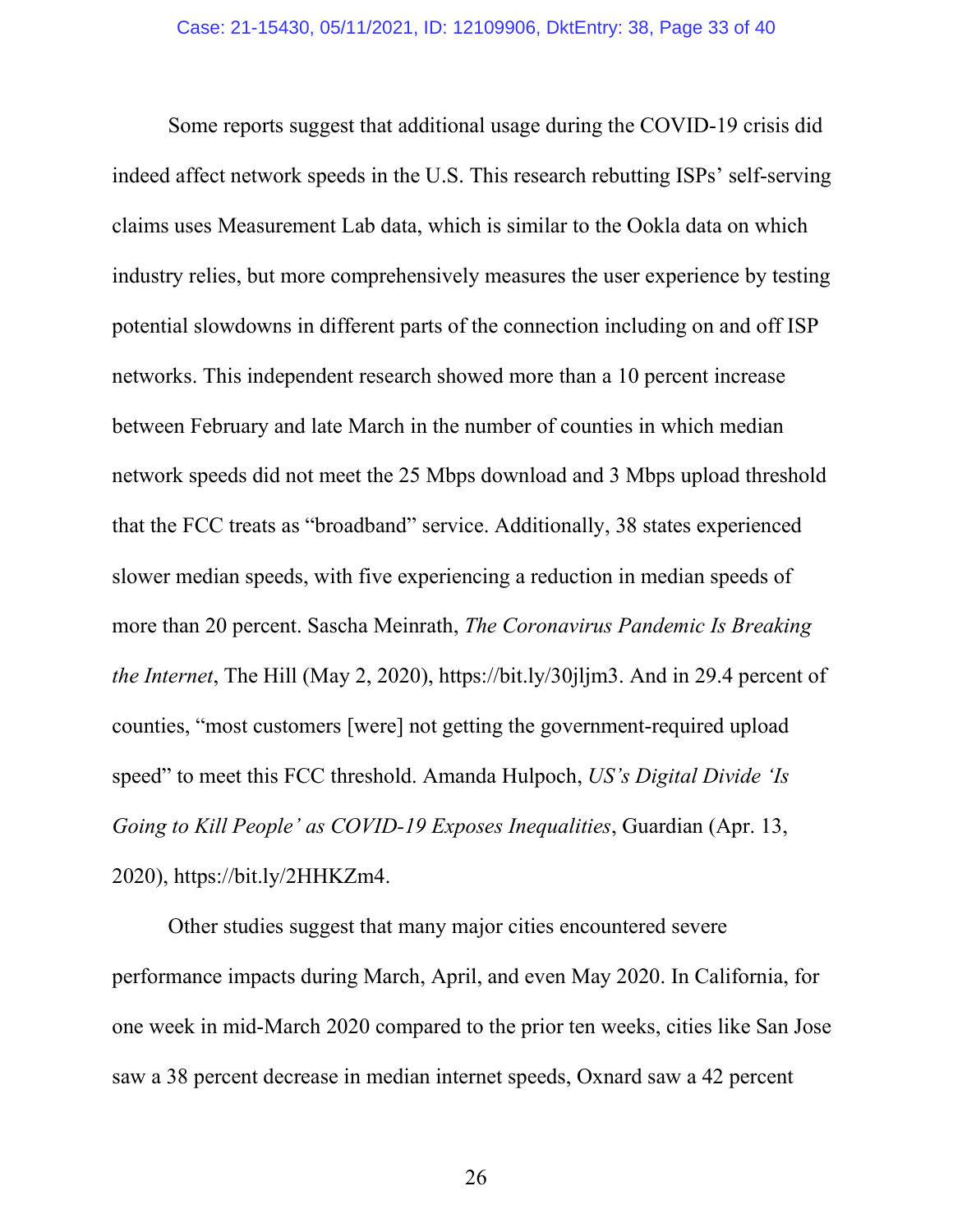decrease, and Irvine saw a 20 percent decrease. Tyler Cooper, *Internet Speed Analysis: Top 200 Cities, March 15th – 21st*, BroadbandNow (Mar. 25, 2020), https://bit.ly/2Sgh8Tz. Over time, networks improved slowly and inconsistently. But even by early May, problems persisted. In an update to that study, 32 cities continued to show download speeds at 10% or greater below range. During the same week, 42 cities showed upload speeds at 10% or greater below range, and three cities showed a 40% or greater below range: Baltimore, MD, New Orleans, LA, and Oxnard, CA. Tyler Cooper, *Internet Speed Analysis: Rural, Top 200 Cities April 26th- May 2nd*, BroadbandNow (Dec. 16, 2020), https://bit.ly/3trdgQ9.

Such "speed degradations appear to be especially acute in rural areas and areas that already have poor broadband service," Meinrath, *supra*, in part because "many rural Internet networks were barely functional before the pandemic." Doug Dawson, *Will COVID-19 Traffic Kill the Internet?*, POTs and PANs Blog (Mar. 31, 2020), https://bit.ly/3n4HohW. Rural areas are often served by older and less resilient DSL or low-quality fixed wireless service, which are more likely to suffer under the increased traffic. One broadband consultant worked with a rural county to test speeds right before the pandemic, and found that it had almost no download speed tests above 5 Mbps. "A 30% increase in usage won't cut speeds by just 30%, the extra usage is likely to crash the networks. A large portion of rural America already has dreadful broadband. There are terrible ramifications if a network that is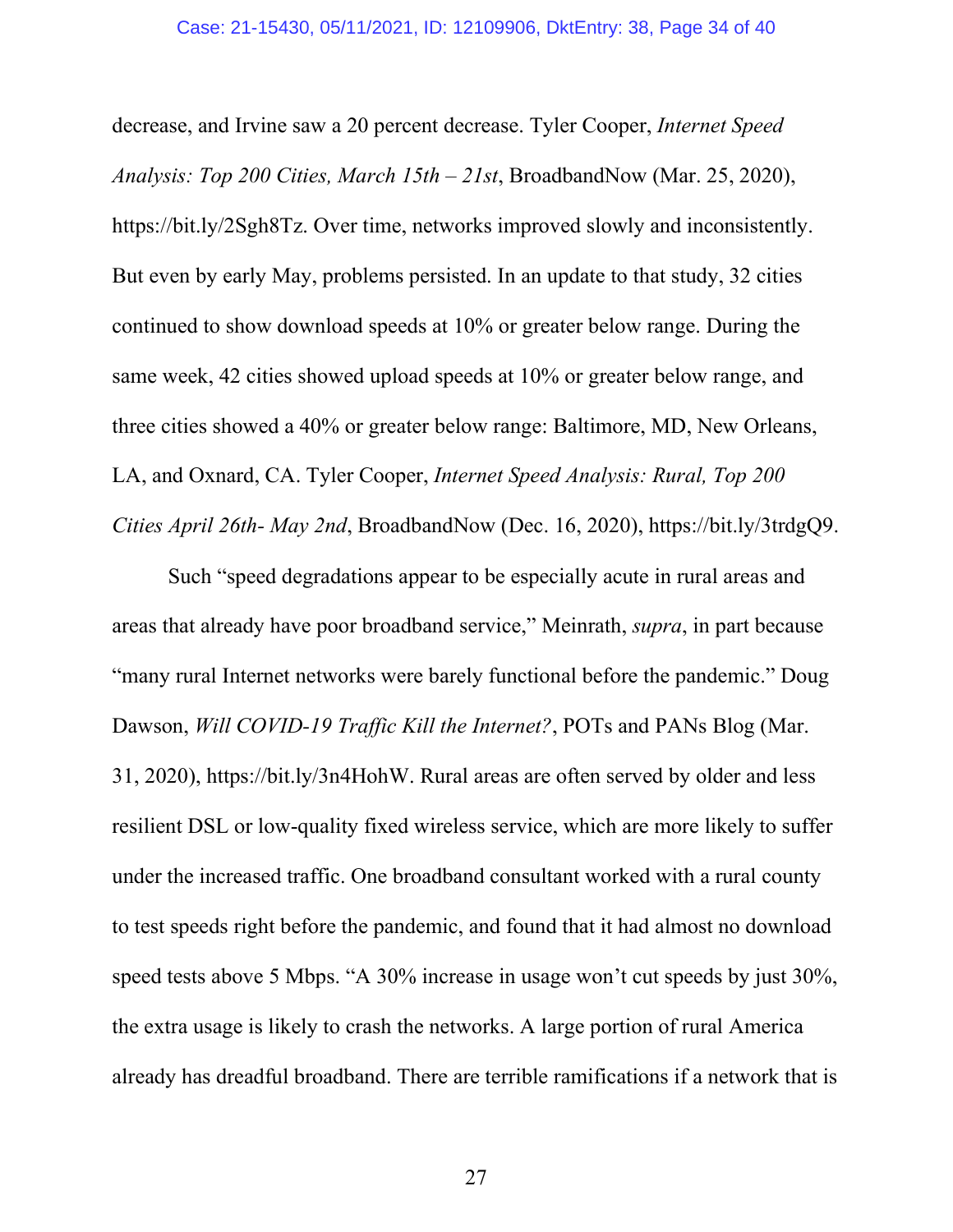only delivering 3 Mbps broadband today gets further stressed." *Id*. Data from BroadbandNow confirms this analysis. Rural speeds took a severe dip in mid-March, and still had not recovered by the end of April. Tyler Cooper, *Internet Speed Analysis: Rural, Top 200 Cities April 26th- May 2nd*, BroadbandNow (Dec. 16, 2020), https://bit.ly/3trdgQ9.

The Chamber contrasts the supposedly-resilient U.S. network by comparing it to the EU, which the Chamber states "had to request bandwidth intensive services such as Netflix reduce video quality in order to ease stress on its network infrastructure." Chamber Br. at 19 (citing prior administration's FCC). As an initial matter, network investment is dictated by far more than regulatory regimes (if indeed the regulatory choices made by the FCC over the past decade had any impact at all), as discussed above. Even if it were true that the internet in the U.S. held up better, the Chamber's claim as to the cause for that performance would be unpersuasive. However, the Chamber completely ignores the context of the reports about the EU's request. First, as contemporaneous reporting shows, a decision to ask video providers to reduce their bandwidth needs was made, apparently unilaterally, by Thierry Breton, the European Commissioner for the Internal Market, in conversation with Reed Hastings, the CEO of Netflix. *See* Tweet by Thierry Breton, Twitter (Mar. 18, 2020), https://bit.ly/3n1bvXJ. If there were a real concern, the telecom agency (known as the Body of European Regulators for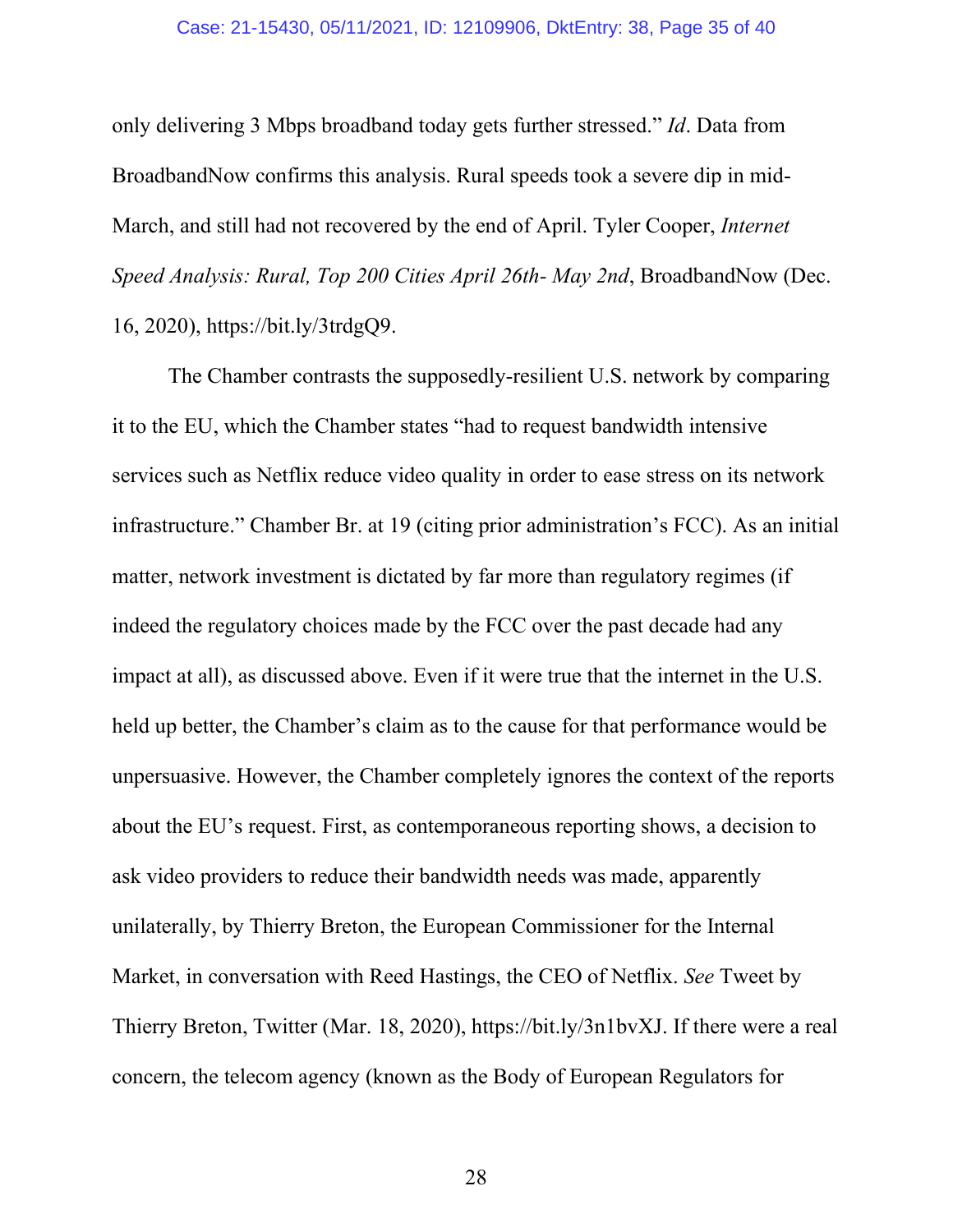Electronic Communications, or BEREC) would have been involved. Second, and most importantly, this decision was a preventative measure, and was not based on evidence that EU networks were actually degrading. *Id*. (stating "infrastructures *might* be in strain") (emphasis added). In fact, when BEREC weighed in with its own statement, it provided an account for the EU inconsistent with the Chamber here: while "overall traffic ... has increased during the COVID-19 crisis, ... no major congestion issues have occurred." Further, "network operators have been able to cope well with this additional traffic load. Some local and temporary difficulties with the internet access have been observed and mitigated but has not been considered to be out of the ordinary." Press Release, BEREC Report on the Status of Internet Connectivity in Light of COVID-19 Crisis, BEREC (Mar. 30, 2020), https://bit.ly/3b1dhDH.

Looking at other countries more broadly also counters the Chamber's claim that domestic regulation is the cause of any supposed superiority of U.S. networks. Another study looked at speeds after the COVID-19 lockdowns in the U.S., EU, the European Free Trade Area (EFTA), and Canada. That study showed that ping times between peak traffic and low traffic showed a lower congestion rate in the EFTA and Canada than in the U.S., and also showed the speeds improved at a greater rate the following week in the EU, EFTA, and Canada than in the U.S. *Coronavirus Impact on Internet Use*, Tech4i2 (Apr. 2020), https://bit.ly/2QF2qZb.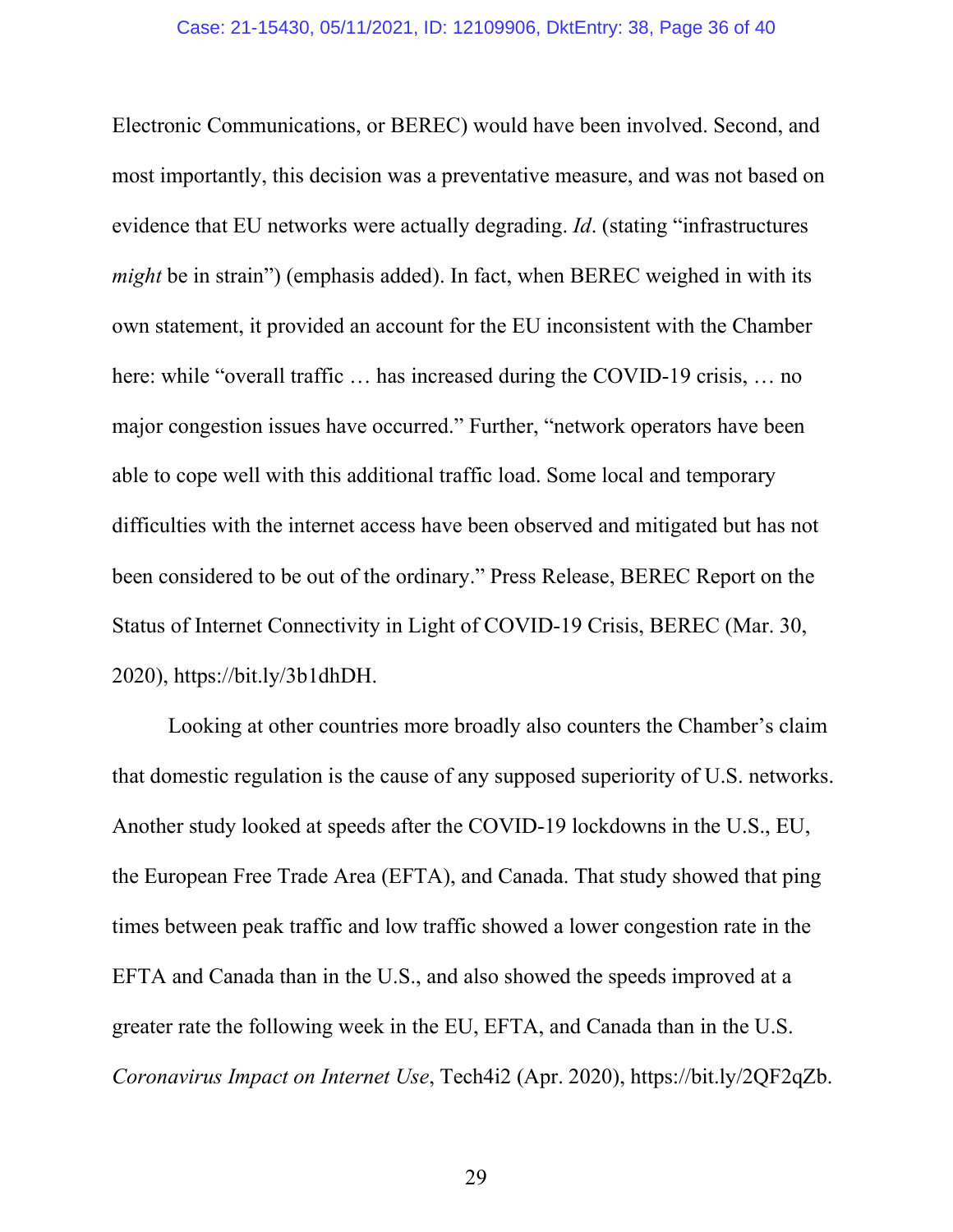The EFTA and Canada both have strong net neutrality protections in place, which means net neutrality regulations likely had little impact on network resilience after COVID-19. *See* Regulation (EU) 2015/2120 incorporated into EEA agreement, EFTA https://bit.ly/3o3ZS3g; Telecommunications Act (Canada), 1993, c. 38, s 27(2), https://bit.ly/2R1QFwn.

Even using average Ookla/speedtest.net data that industry relies on, looking more specifically within the EU calls the Chamber's arguments into question. Austria, for instance, experienced a slight 3.5% drop from 56 Mbps to 54 Mbps average performance between March 30 and April 13, 2020, but then shot up to almost 59 Mbps by April 27, and by July 13, speeds were at 65 Mbps. Austria Speed Performance, Speedtest.net (July 20, 2020), https://bit.ly/3vJaVBE. Switzerland experienced a 5% drop from 156 Mbps to 148 Mbps between March 2 and 23, then went up to almost 160 Mbps by April 27, and was at 168 Mbps by July 13. Switzerland Speed Performance, Speedtest.net (July 20, 2020), https://bit.ly/3b1QBDg. These drops in performance were actually less profound than the drop in performance in the United States, which saw a 6.4% drop from 141 Mbps on March 2 to 132 Mbps on March 23. United States Speed Performance, Speedtest.net (July 20, 2020), https://bit.ly/3eTlGu7.

All of this is not to say that any particular region performed objectively better or worse in response to the COVID-19 pandemic. The answer to that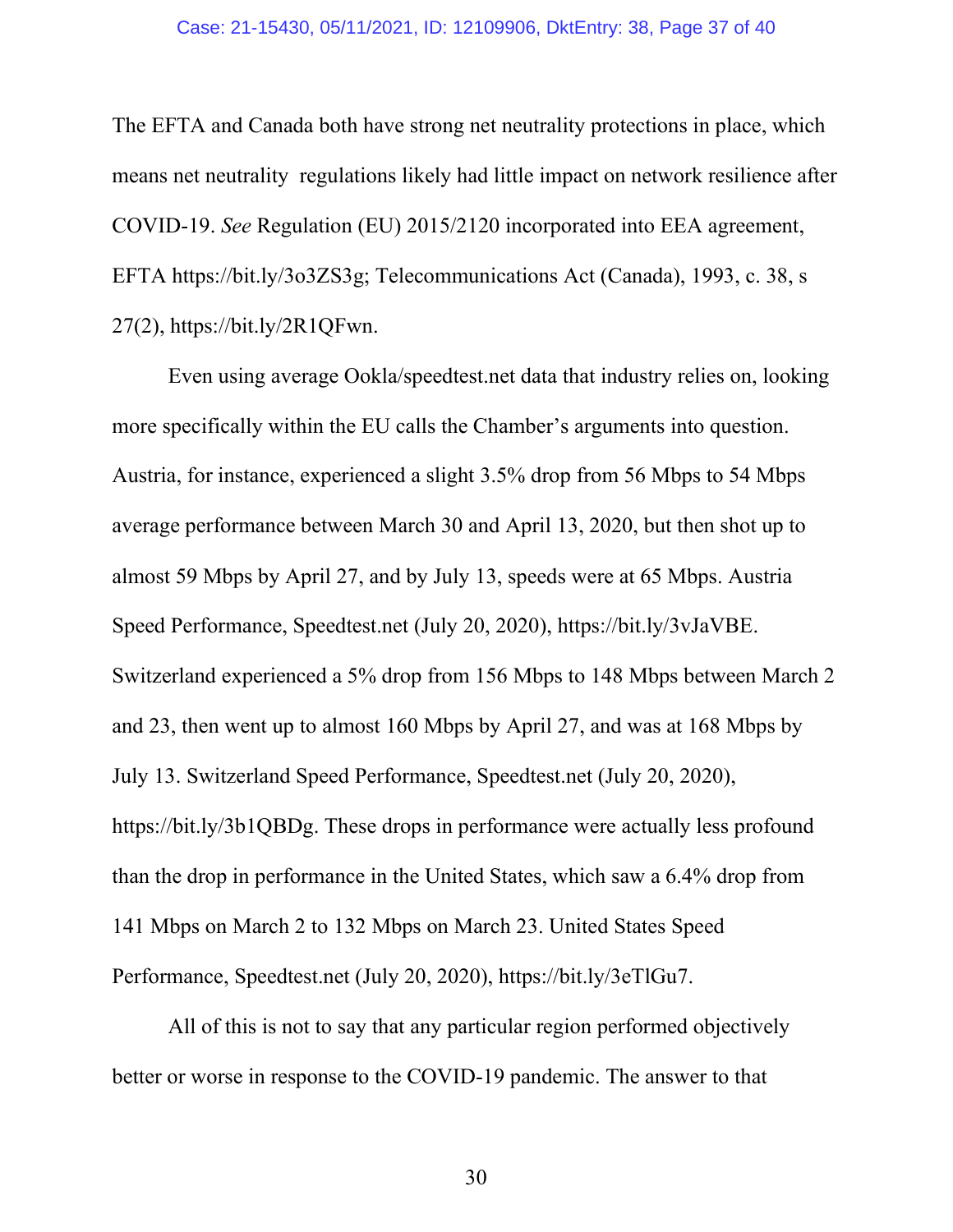question is entirely unclear. But what is clear is that the connection between socalled "light-touch" regulation in the U.S. and the internet's response to the COVID-19 pandemic is not as simple as the Chamber claims it to be. As a result, this court should not view its arguments as persuasive.

### <span id="page-37-0"></span>**III. CONCLUSION**

For these reasons, amici curiae urge the Court to affirm the District Court's denial of the motion for preliminary injunction.

Date: May 11, 2021

Pryor Cashman

*/s/ Thomas H. Vidal*  Thomas H. Vidal

*Attorneys for Amici Curiae*  Access Now, Mozilla Corp, Public Knowledge, New America's Open Technology Institute, and Free Press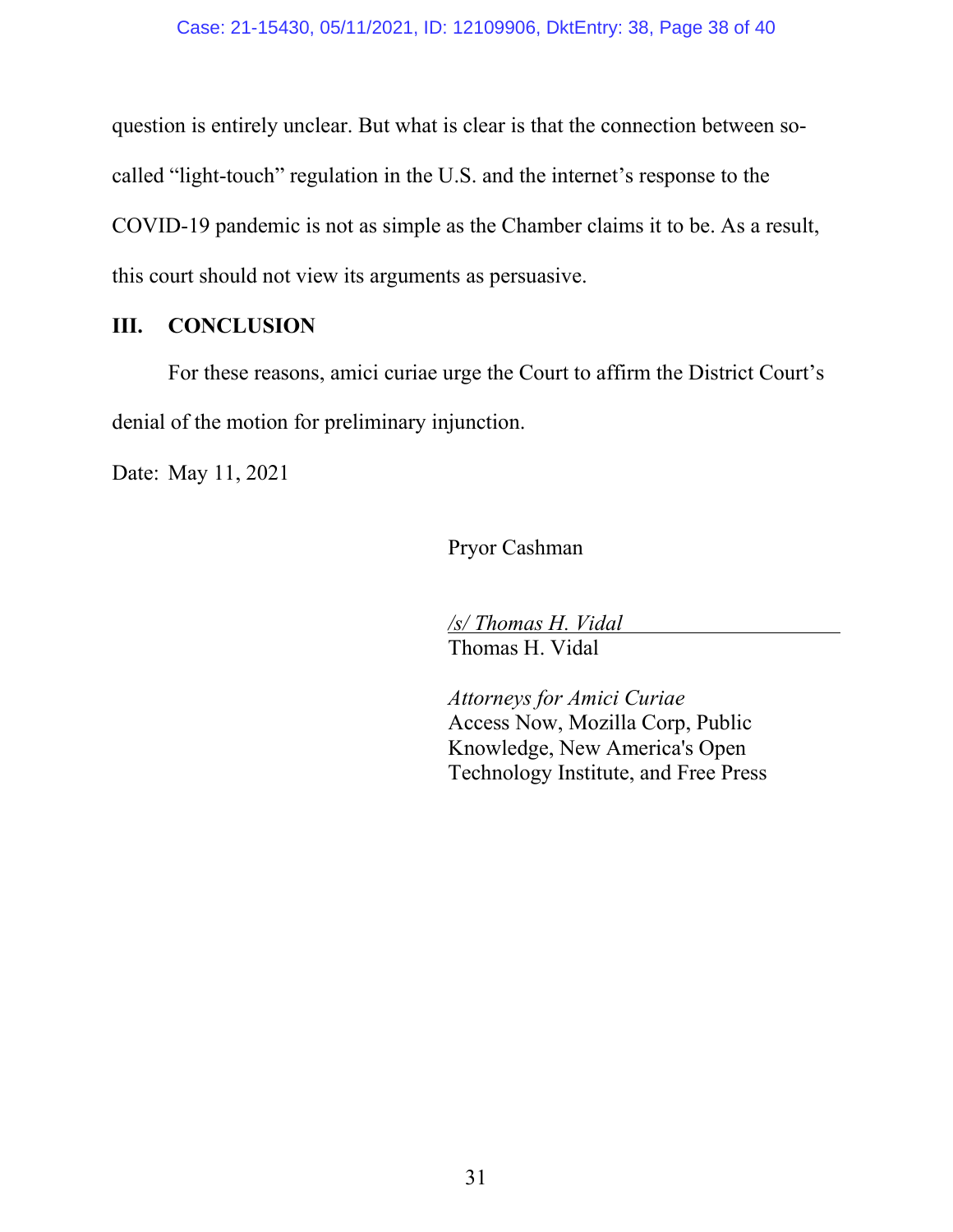## **UNITED STATES COURT OF APPEALS FOR THE NINTH CIRCUIT**

## **Form 8. Certificate of Compliance for Briefs**

*Instructions for this form: http://www.ca9.uscourts.gov/forms/form08instructions.pdf*

## **9th Cir. Case Number(s)** 21-15430

I am the attorney or self-represented party.

**This brief contains 6579 words,** excluding the items exempted by Fed. R.

App. P. 32(f). The brief's type size and typeface comply with Fed. R. App. P.

 $32(a)(5)$  and (6).

I certify that this brief *(select only one)*:

- [ ] complies with the word limit of Cir. R. 32-1.
- [ ] is a **cross-appeal** brief and complies with the word limit of Cir. R. 28.1-1.
- [ X ] is an **amicus** brief and complies with the word limit of Fed. R. App. P. 29(a)(5), Cir. R. 29-2(c)(2), or Cir. R. 29-2(c)(3).
- [ ] is for a **death penalty** case and complies with the word limit of Cir. R. 32-4.
- [ ] complies with the longer length limit permitted by Cir. R. 32-2(b) because *(select only one)*:
	- [] it is a joint brief submitted by separately represented parties;
	- [ ] a party or parties are filing a single brief in response to multiple briefs; or
	- [ ] a party or parties are filing a single brief in response to a longer joint brief.
- $\lceil$   $\lceil$  complies with the length limit designated by court order dated
- $\lceil$  1 is accompanied by a motion to file a longer brief pursuant to Cir. R. 32-2(a).

**Signature** */s/ Thomas H. Vidal* **Date** May 11, 2021 *(use "*s/[typed name]*" to sign electronically filed documents)*